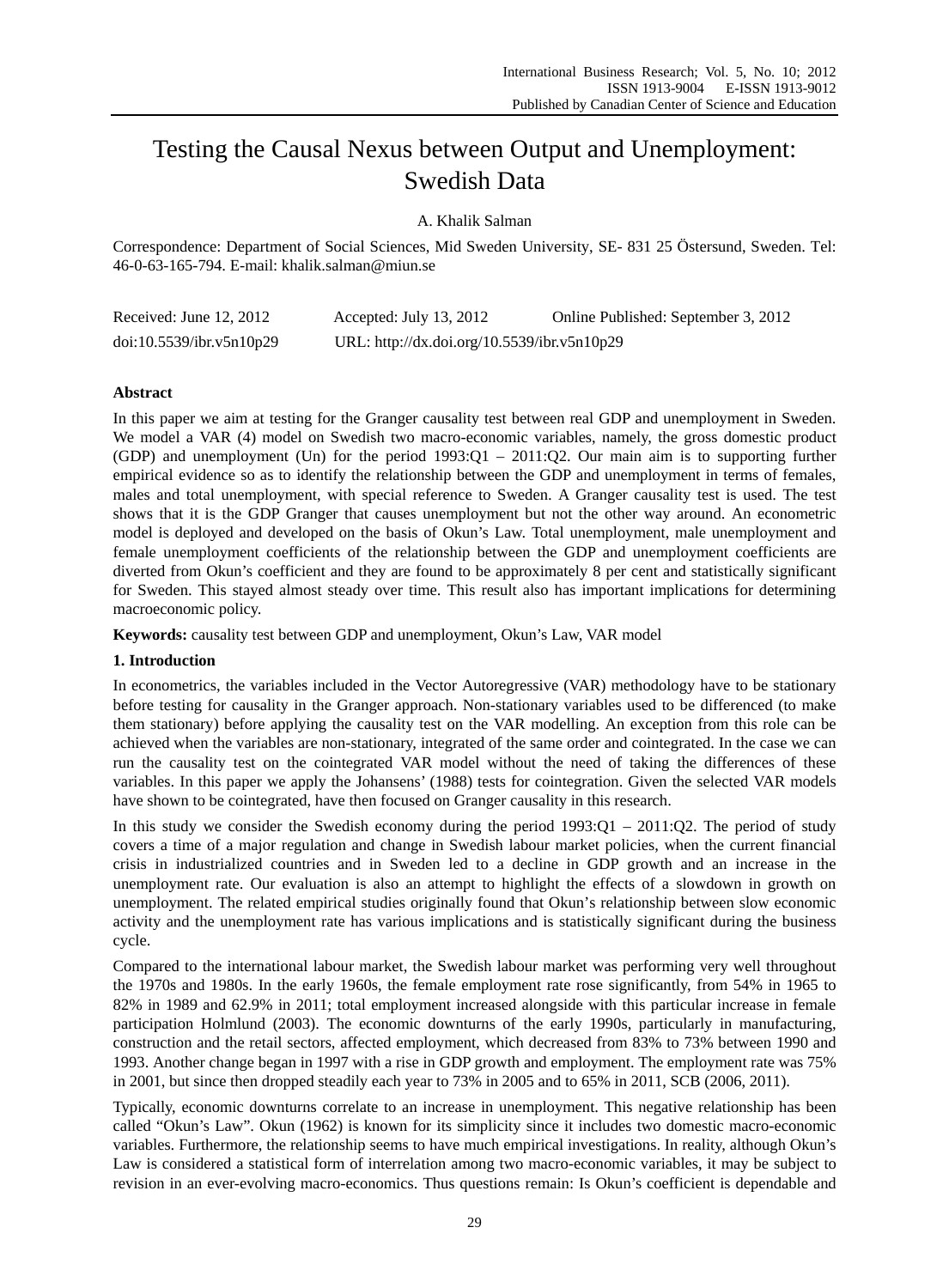steady relation? Is the Okun's finding helps to forecast future values of unemployment? We will also try to answer the following questions: Are there differences between the genders, or is there a policy of discrimination in the Swedish labour market? If there are no differences or they have equal opportunities, then the coefficients of estimations for the male and female unemployment rate can be the same. The calculation has been made using the Granger causality test between output and unemployment in Sweden; however, there have been many methods of formulating equations for Okun's hypothesis given in the literature. In almost all cases the variables involved in the model were traditionally included in a differentiated form. It is also well known that differentiating between macroeconomic variables damages the long term information in the variables. In order to avoid such a situation, we work with the variables at their own level. This means that if the variables are non-stationary and have a stochastic process, they must be first integrated with the same order and then cointegrated before processing in further analysis. In this paper we found our variables to be non-stationary and integrated of the first order. Based on these findings, we later focus on testing for causality between GDP and unemployment in Sweden. Given our data series of the Gross Domestic Product (GDP) and Unemployment (Un) from 1993:Q1 to 2011:Q2, we specify a VAR methodology with four lag lengths i.e., VAR (4) framework. By processing in this manner we test for the causality between these variables and at the same time keep the longrun relationship equilibrium between them.

In order to improve the validity of results, this study implements a different method, analysing more variables than previous studies. In addition, we adjust the research perspective, and use more variables for the labour market and thereby extend previous research. Whereas variables such as female and male unemployment have not been regarded as the important determinants in a relationship between the business cycle and employment function in existing quantitative studies of labour market in Scandinavian, they are highlighted in our study. Furthermore, former Scandinavian studies have not considered the Granger test to measure the long-run equilibrium relationship between real GDP and unemployment (female and male unemployment). Most of the previous international studies measured the relationship by total unemployment only. This study contributes to the literature on the macro-econometrics of the economics of the labour market by applying the Granger test method so as to examine the impact of GDP on unemployment rate, for the first time.

#### **2. Previous Related Studies**

Various former studies have estimated the relationship between unemployment and growth. Okun (1962) presented two empirical relationships for the rate of unemployment to output, which have become related with his study. These empirical relationships have been adopted as rule since then. However, both have been extended by later economists to include elements that Okun had omitted in his analysis.

Real GDP and employment usually move together. Okun documented that the US unemployment rate tended to fall by 1% point for every 3% point rise in real GDP. A large body of empirical studies noted that GDP fluctuations have considerable consequences on unemployment rates. These consequences are expected to be different in industrialized countries and in the USA. The Okun coefficient will be larger in industrialized countries and smaller in the USA, Canada and the United Kingdom Lee (2000). This result should be expected, because these countries have a much less regulated labour market and frequently lay workers off during economic downturns, while most other developed countries have stronger restrictions on laying off employees (Note 1).

Several studies after Okun have shown that aggregate economic activity does affect employment rate. Lee's (2000) empirical study found that the real effects of economic growth on employment are that the coefficients are considerably different across countries, possibly due to the rigid circumstances of the labour markets. Prachowny's (1993) empirical study provides additional evidence of the negative relationship between economic growth and unemployment in the U.S: this finding is considered further support for the view that Okun's law is help to forecast future value of unemployment.

In addition, Cuaresma's (2003) study also considers the reality of Okun's parameter with a higher value for contraction than for the recovery phase. Padalino and Vivarelli (1997) and Dökpe (2001), found a strong relationship between aggregate economic activity and employment for most of the main industrialized countries (G-7). Moosa (1997) used data for the US, Canada, Europe and Japan to assess the relationship between aggregate economic activity and employment by means of a (SUR ) seemingly unrelated regressions. This study stressed that the responsiveness of employment to economic activity seemed to be greater in the U.S and Canada than in other industrialized countries and Japan by SUR technique proposed by Zellner (1962)'s Iterative (Note 2). Conversely, Piacentini and Pini's (1998) model fails to identify any real positive effect of aggregate economic activity on employment, Under this circumstance, real GDP might bear no relationship whatsoever to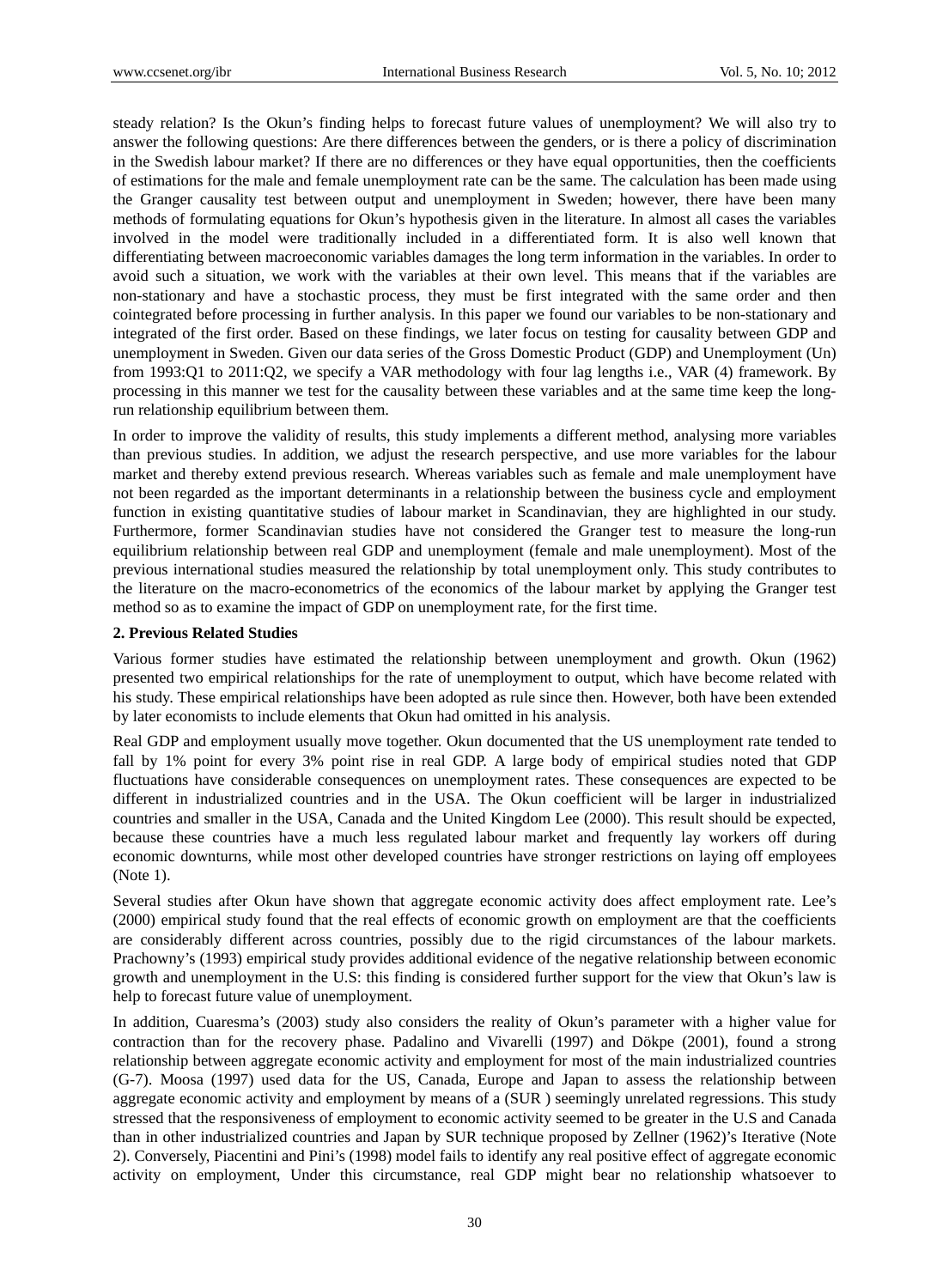employment, thus unemployment might actually occur even with economic growth. Pianta et al. (1996) found evidence in the cases of 36 manufacturing sectors amongst the G-7 countries that employment does have to move positively together with economic growth, but have not show to have a significant effect on employment.

As the relationship between real GDP and unemployment is determined by factors such as technological change, laws, labour market politics and transitions, demand, welfare benefits, population change, global competition and privatization, it is believed that the Okun coefficient changes over time. Some economists showed that GDP fluctuations have considerable consequences on the unemployment rate. These consequences are expected to be different in industrialized countries and in the US Lee (2000). As it turns out, however, it now appears that Okun's Law might actually be quite a helpful instrument in making comparisons across countries and over time.

The main aim of this study is to supporting additional empirical study to measure the relationship between the GDP and unemployment. This relationship has been discussed in the empirical literature. There is a large number of literature on this topic have noted that such a relation appears to have weakened in early years, both in Sweden and in other industrialized countries. This study is important for Sweden and other industrialized countries for several reasons: firstly, Sweden provides an interesting context for this study due to their situation as domestic macro–economic in transitions, which had equalled the position of the more industrial European countries in the period under investigation. Secondly, it had followed new policies for openness and the labour market, and created more dependence on advance in information technology, moving towards increased internationalization of all economic activity, and profitability between national and international markets. Thus, an innovation of this study is consideration of the evolution of the relationship between the business cycle and unemployment during a country's transition to a new technological status. Additionally, the period of study covers three major recession phases in Sweden and the other industrialized countries, which contributed to slowing down aggregate economic growth. Thirdly, a large amount of literature on this topics focus on the US economy and G-7 countries, and to our knowledge, the Granger causality relation of real GDP and unemployment has not been examined for Sweden considering a variety of econometric specifications. We also apply the Johansen (1988) procedure for cointegration, which has not been used in any of the above mentioned studies; in spite of its general popularity. The paper contributes to the literature of macro-econometrics by studying the causality nexus between the business cycle and unemployment.

Most previous studies have used the ordinary last squared method (OLS), rolling OLS, seemingly unrelated regressions (SUR) and asymmetry dynamic model techniques to analyse the relationship between output and unemployment. In this paper we conduct the Granger causality test with the Johansen cointegration method.

We utilise this procedure since it treats the included variables endogenously and because it is robust to the normalisation factor. Moreover, it allows inclusion the variables in their own levels and hence keeping the long run relationship between them instead of what was traditionally done in the previous research (i.e., by taking the differences of the variables in order to make them stationary).

#### **3. Data, Model Specification and Methodology**

The causal relationship between real GDP and unemployment (Un) is investigated by using the quarterly data for two macroeconomic variables (real GDP and unemployment). The data as collected from the Organisation for Economic Co-operation and Development (OECD) database for the period of study 1993:Q1 to 2011:Q2. The output variable is real GDP measured in price, 2010. The calculations were performed using the statistical program package STATA Version 11.0.

Granger causality test, due to Granger (1969), implies that one variable precedes the other variable. In our study, when we test if GDP Granger causes Un is to see how much of the current values of Un is explained by past values of GDP, and vice versa. Note that the causality might have two directions simultaneously. This can be done by estimating the following VAR model and then apply the test:

$$
Un_{t} = a_{0} + \sum_{i=1}^{k} a_{i} Un_{t-i} + \sum_{i=1}^{k} b_{i} GDP_{t-i} + e_{1t}
$$
 (1)

$$
GDP_t = c_0 + \sum_{i=1}^{k} c_i U n_{t-i} + \sum_{i=1}^{k} f_i GDP_{t-i} + e_{2t}
$$
 (2)

where  $e_{1t}$  and  $e_{2t}$  are assumed to be stochastic white noise error terms with means equal to zero and constant variances.

Note that the lag order of the VAR model will be selected according to the Schwarz (1978) information criteria (SIC). If all the values of *bi* are simultaneously equal to zero, we can conclude that GDP does not cause Un. In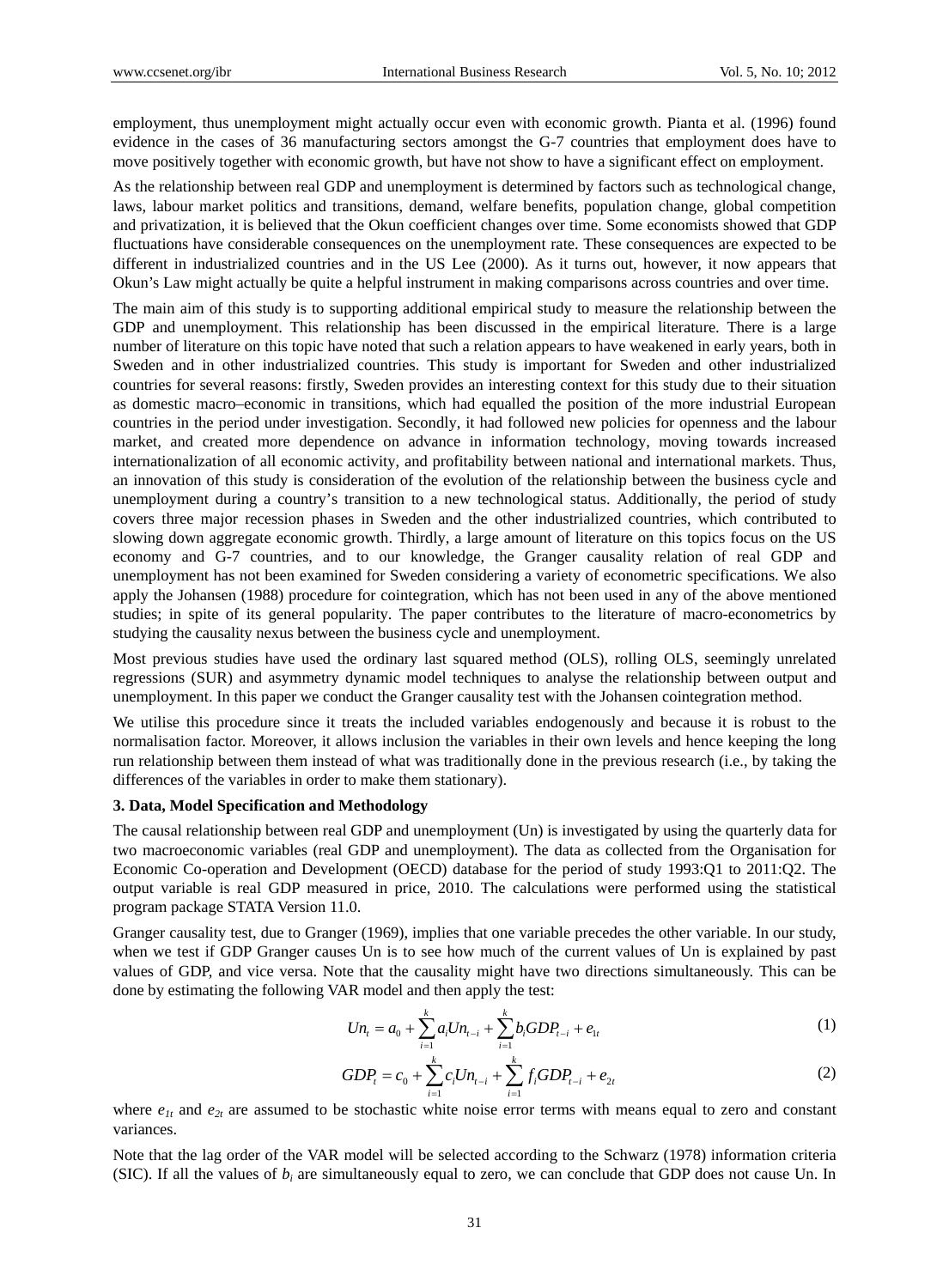the same manner, if all the values of *ci* are simultaneously equal to zero, we can conclude that Un does not cause GDP.

Since these variables are usually non-stationary and have stochastic trends, before testing for Granger causality we have to check whether these variables are cointegrated (i.e., whether a long run relationship does exist among them). Note that before conducting the cointegration test, we apply the augmented Dickey-Fuller (1979 and 1981) ADF test in order to insure that the variables are non stationary and integrated of the same order. Results of these tests are summarized in (Tables A1, A2, A3 and A4). The results of the cointegration test are reported in Tables (B1, B2 and B3).

Then the Johansen (1988) maximum likelihood estimator has been applied. The number of lags, *k*, has been defined as equal to 4 Using the SIC criteria the VAR (4) model is selected. This model has also shown to be well specified when applying a number of diagnostic tests. Results of these tests are summarized in tables (c1, c2 and c3). We then used the F-test for testing for Granger causality between the variables in the VAR (4) model. Our purpose is to investigate the causal relation between the GDP and Unemployment.

Numerous statistical diagnostic tests are carried out in our model selection procedure: Breusch (1978) and Godfrey (1978) commonly used autocorrelation test; White's (1980) test for heteroscedasticity was applied; Engle's (1981) LM test for autoregressive conditional heteroscedasticity ARCH; Ramsey's (1969) RESET test for omitted variables and functional misspecification. It is also of interest to use Jarque and Bera's (1987) test for non-normality. The cumulative sum of squares (CUSUMSQ) test for parameter stability Brown, Durbin, and Evans (1975) can be applied. The relevant results for tests are given in Tables' c1, c2 and c3. The main advantage of using such procedures, however, is that one can avoid less than adequate models, which could lead to extremely misleading results and inferences. The statistical results and diagnostic tests show that the coefficients estimated are corrected and all the diagnostic tests are accepted and significant. Results of these statistical and diagnostic tests are summarized in Tables (c1, c2 and c3).

## **4. Estimation Procedures for Significance and Granger Causality**

In this paper we intend to study the causal relationship between the Swedish GDP and unemployment by performing a vector autoregressive (VAR) methodology that allows for causality testing in the Granger technique. Different tests are carried out for each method of study. First, we apply the ADF test in order to insure that the variables are non stationary and integrated of the same order. Accordingly, tests for cointegration have to be existed. Secondly, we determine the suitable lag lengths degree of the VAR framework by considering a number of VAR models using Schwarz (1978) model selection criteria. Thirdly, if the chosen model is shown to be tolerable, using a battery of diagnostic checking, we then test for cointegration between the variables in the VAR model using the Johansen's technique Salman and Shukur (2004). When we find enough evidence for cointegration, the next step is to test for Granger causality approach and make inferential statements.

## **5. Empirical Results**

This section presents the results of applying the Granger causality test on the VAR (4) model in (1) and (2). The test has been applied on data for total (males and females) together, males only and females only. The results for the test can be found in Tables 1 and 3, respectively. In all cases, the test results indicate that during the period of study 1993:1 - 2011:2, there is a one directional causality effect from GDP to unemployment. We could not find any evidence or effects in the opposite direction. Looking at the p-values in the table, we can conclude that GDP significantly Granger -causes unemployment.

The strength of the causality from GDP to the total unemployment (TUn) is highly significant, while causality from TUn to GDP have appeared to be statistically non-significant (see Table 1). This might indicate that the nature of causality between these two variables is uni-directional and going from GDP to TUn but not the other way around. This might mean that any variation in past GDP can affect the unemployment negatively or render it unstable.

When using the same method to test for causality from GDP to the data for males and females unemployment, we obtained the results that GDP Granger causes unemployment, as summarized in Tables 2 and 3.

Table 1. Testing for causality in the Granger approach for Sweden using total data and applying VAR (4)

| Null Hypothesis                | P-value |
|--------------------------------|---------|
| TUn does not Granger Cause GDP | 0.090   |
| GDP does not Granger Cause Un  | 0.001   |

Note: This table is derived from Tables A1.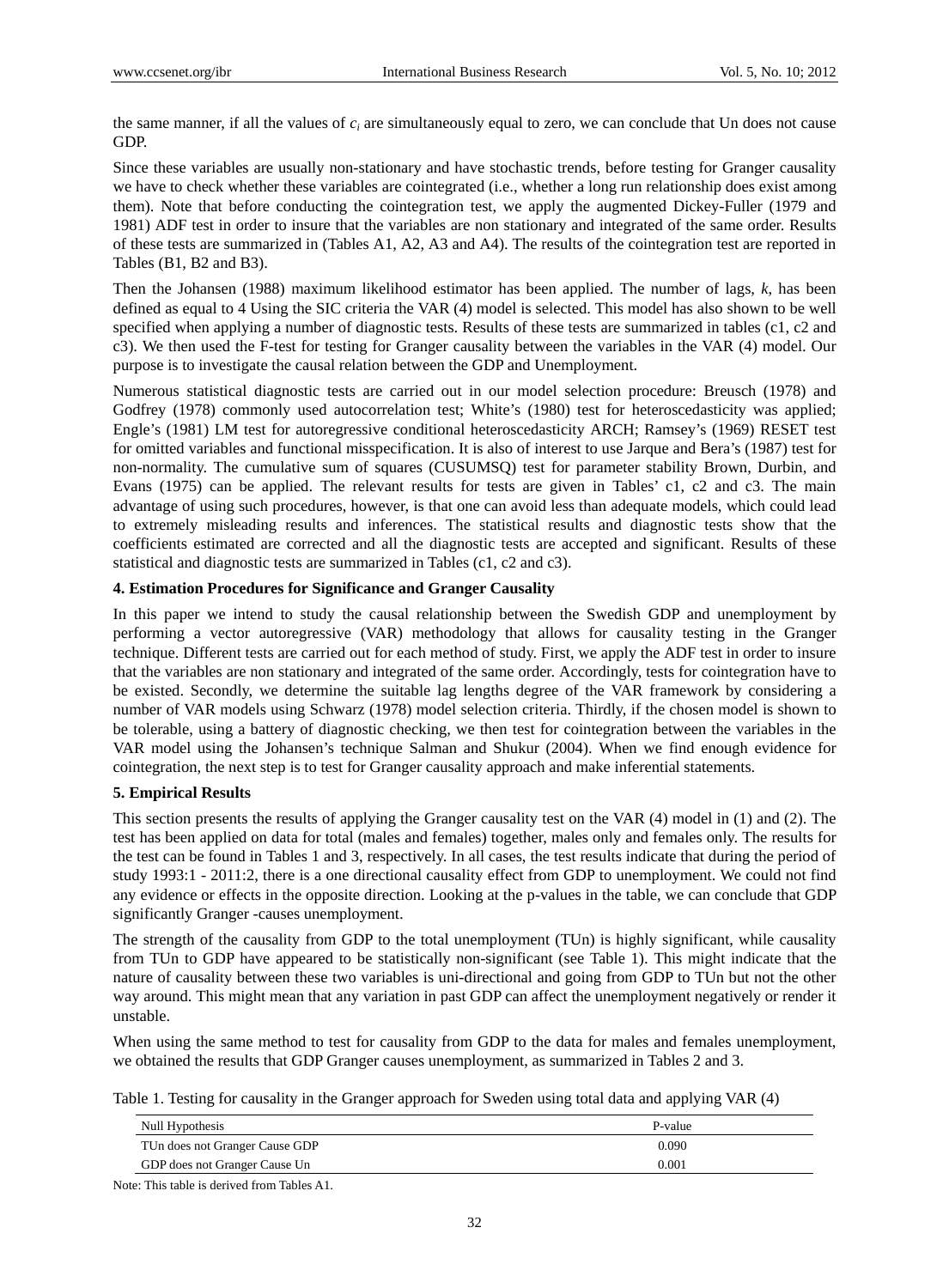Table 2. Testing for causality in the Granger approach for Sweden using male data and applying VAR(4)

| Null Hypothesis                | P-value |
|--------------------------------|---------|
| MUn does not Granger Cause GDP | 0.081   |
| GDP does not Granger Cause Un  | 0.007   |

Note: This table is derived from Table A2.

Table 3. Testing for causality in the Granger approach for Sweden using female data and applying VAR (4)

| Null Hypothesis                | P-value |
|--------------------------------|---------|
| FUn does not Granger Cause GDP | 0.083   |
| GDP does not Granger Cause Un  | 0.001   |
|                                |         |

Note: This table is derived from Table A3.

Sweden has experienced an unemployment recovery in the sense that unemployment has increased, even though GDP has reversed its negative path. The results presented in this study suggest a temporary lag, rather than a fundamental change in the relationship between GDP and unemployment. The regression results show that Sweden has total unemployment, male, and female unemployment coefficients with respect to the first lag of the GDP that are approximately -0.8% during the period of study 1993:1-2011:2. Results for these coefficients are summarized in Table 4.

Table 4. Estimates of coefficients for the relationship between GDP and unemployment\*

| Unemployment items       | Coefficients | SE    | T-Statistic | P-value |
|--------------------------|--------------|-------|-------------|---------|
| Total unemployment (t-1) | $-0.076$     | 0.017 | $-4.434$    | 0.0000  |
| Males unemployment       | $-0.084$     | 0022  | $-3.799$    | 0.0003  |
| Females unemployment     | $-0.079$     | 0.018 | $-4.478$    | 0.0000  |

Note: \* This table is derived from Tables B1 – B3.

This indicates a fairly strong negative and statistically significant relationship between GDP and all the items of unemployment. From the multivariable regression, it was concluded that the recent situation in the Swedish economy could be explained by lagged GDP, but only the first lag has shown to have a statistically significant effect on all Swedish unemployment items. It is also been shown that the unemployment coefficients with lagged two GDP, through lagged four GDP, have positive and not statistically significant effects on the Swedish unemployment items. However, these lags periods are existed in the model for the sake of specification since the model selection criterion and the diagnostic tests indicated the appropriateness of this number of lags.

#### **6. Summary and Remarks**

This section analyses the empirical results for the causal nexus between GDP and unemployment in Sweden from the 1993: Q1 to the 2011: Q2. The results show that only GDP Granger causes unemployment (total unemployment, male unemployment and female unemployment). It should be noticed that in all estimations the variables have been appeared to be both integrate of the first order I (1), and cointegrated. The VAR (4) model is recommended following model selection criterion and a battery of diagnostic tests, and was thus chosen for this study.

Based on the Swedish data for real GDP and unemployment, this study shows existence of a statistically significant and a strong negative relationship that existed between real GDP and the items of unemployment (such as total unemployment, male and female unemployment). It has also been found that the Swedish unemployment coefficients are higher than Okun's coefficient as measured by previous studies, possibly due to the special circumstance of the Swedish economic system. More specifically, the changes in employment were less responsive to economic growth in Sweden, this is the cause high unemployment benefits and other social security also offer supplemental income payments for unemployed people who have little track record in the labour force. Additionally, Swedish small and micro firms employed more than 53 % of the total labour force, these firms move more quickly to bankruptcy than medium and large firms during the recession, therefore, these create greater unemployment. Moreover, possibly due to adopted heavy tax systems, new policies in the labour market, and more dependence on privatization, there is a move towards increased internationalization of all economic activity, advance in information technology and allowed increased competition between national and international markets (Note 3).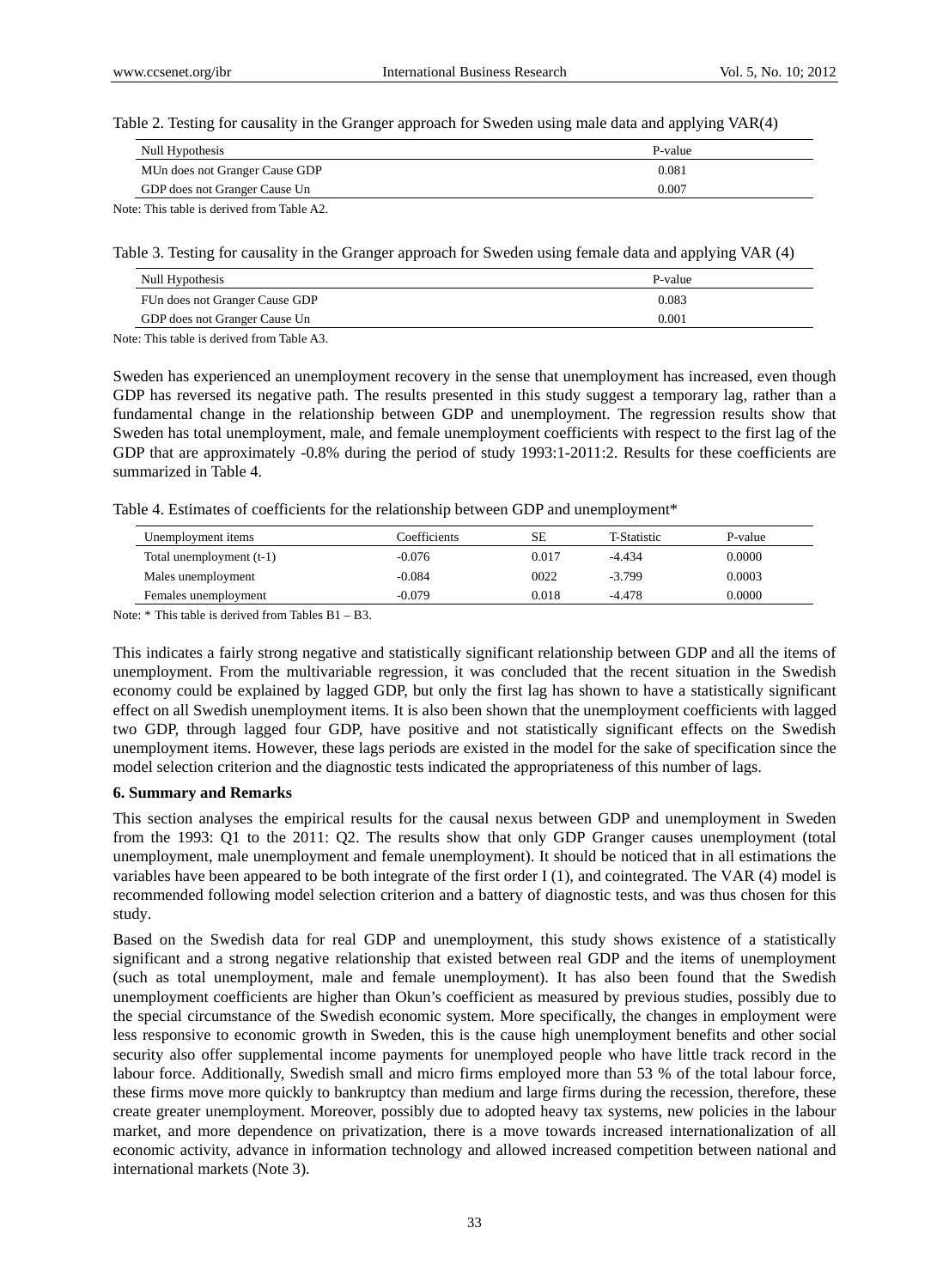This study found that the real GDP has a statistically significant and a negative effect on total unemployment, male unemployment and female unemployment, estimating it at -0.076, -0.084 and -0.079 respectively. In this regard, the analysis shows that economic growth is a considerable source of volatility for total unemployment, male unemployment and female unemployment variables in this model. Overall, the present results are thus roughly consistent with the findings reported in the literature. In addition, the findings of this study showed that the estimations of the relationship between the real GDP and unemployment coefficients are the same or very close for both males and females. It suggests that either Swedish policymakers used the same policies for both genders of Swedish employees (male and female) or without any differences or discrimination during the recession or that they have equal employment opportunities. The results of this study have important implications for determining macroeconomic policy.

#### **References**

- Breusch, T. S. (1978). Testing for autocorrelation in dynamic linear models. *Australian Economic Papers, 17*, 334-355. http://dx.doi.org/10.1111/j.1467-8454.1978.tb00635.x
- Brown, R. L., Durbin, J., & Evans, J. M. (1975). Techniques for testing the constancy of regression relationships over time. *Journal of the Royal Statistical Society, 37*, 149-192.
- Cuaresma, J. C. (2003). Okun's law revisited. *Oxford Bulletin of Economic and Statistics*, *65*(4), 439-51. http://dx.doi.org/10.1111/1468-0084.t01-1-00056
- Dickey, D. A., & Fuller, W. A. (1979). Distribution of the estimators for autoregressive time series with a unit root. *Journal of the American Statistical Association*, *74*, 427-431.
- Dickey, D. A., & Fuller, W. A. (1981). The likelihood ratio statistics for autoregressive time series with a unit root. *Econometrica*, *49*(4), 1057-1072. http://dx.doi.org/10.2307/1912517
- Döpke, J. (2001). The employment intensity' of growth in europe. *Working paper, 1021*. Kiel Institute of world economics. University of California, USA
- Engle, R. F., & Granger, C. W. A. (1987). Cointegration and error correction: representation, estimation and testing. *Econometrica*, *55*, 251-581. http://dx.doi.org/10.2307/1913236
- Godfrey, L. G. (1978). Testing for higher order serial correlation in regression equations when the regressors include lagged dependent variables. *Econometrica, 46*, 1303-1310. http://dx.doi.org/10.2307/1913830
- Granger, C. W. J. (1969). Investigating causal relations by econometric models a cross-spectral method. *Econometrica*, *37*, 24-36. http://dx.doi.org/10.2307/1912791
- Holmlund, B. (2003). The rise and fall of Swedish unemployment. *Working Paper series, 13*. Department of Economics, Uppsala University, Sweden.
- Jarque, C. M., & Bera, A. K. (1987). A test for normality of observations and regression residuals. *International Statistical Review, 55*, 163-172. http://dx.doi.org/10.2307/1403192
- Johansen, S. (1988). Statistical analysis of cointegration vectors. *Journal of Economic Dynamics and Control, 12*, 231-254. http://dx.doi.org/10.1016/0165-1889(88)90041-3
- Lee, J. M. (2000). The robustness of Okun's law: evidence from OECD countries. *Journal of Macroeconomics*, *22*(2), 331-356. http://dx.doi.org/10.1016/S0164-0704(00)00135-X
- MacKinnon, J. G. (1991). Critical values for cointegration tests. In R. F. Engle & C. W. A. Granger (Eds.), *long-run economic relationships, readings in cointegration*. Oxford University Press, London, Oxford.
- Moosa, I. A. (1997). A cross-country comparison of Okun's coefficient. *Journal of Comparative Economics, 24*(3), 335-356. http://dx.doi.org/10.1006/jcec.1997.1433
- Okun, A. M. (1962). Potential GNP: Its measurement and significance. Proceeding of *the Business and Economics Statistics Section of the American Statistical Association,* 89-104.
- Padalino, S., & Vivarelli, M. (1997). The employment of economic growth in the G-7 countries. *International Labour Review, 136*(2).
- Piacentini, P., & Pini, P. (1998). Growth, Productivity and employment: Do Income Distribution and internal Components of demand Matter?. (2006-05-22) Retrieved from http://www.memo-europe.uni-bremen.de/doenloads/tnpini2.pdf
- Pianta, M., Evangelista, R., & Perani, G. (1996). The dynamics of innovation and employment: An International Comparison. *Science Technology Industry Review, 18*, 67-93.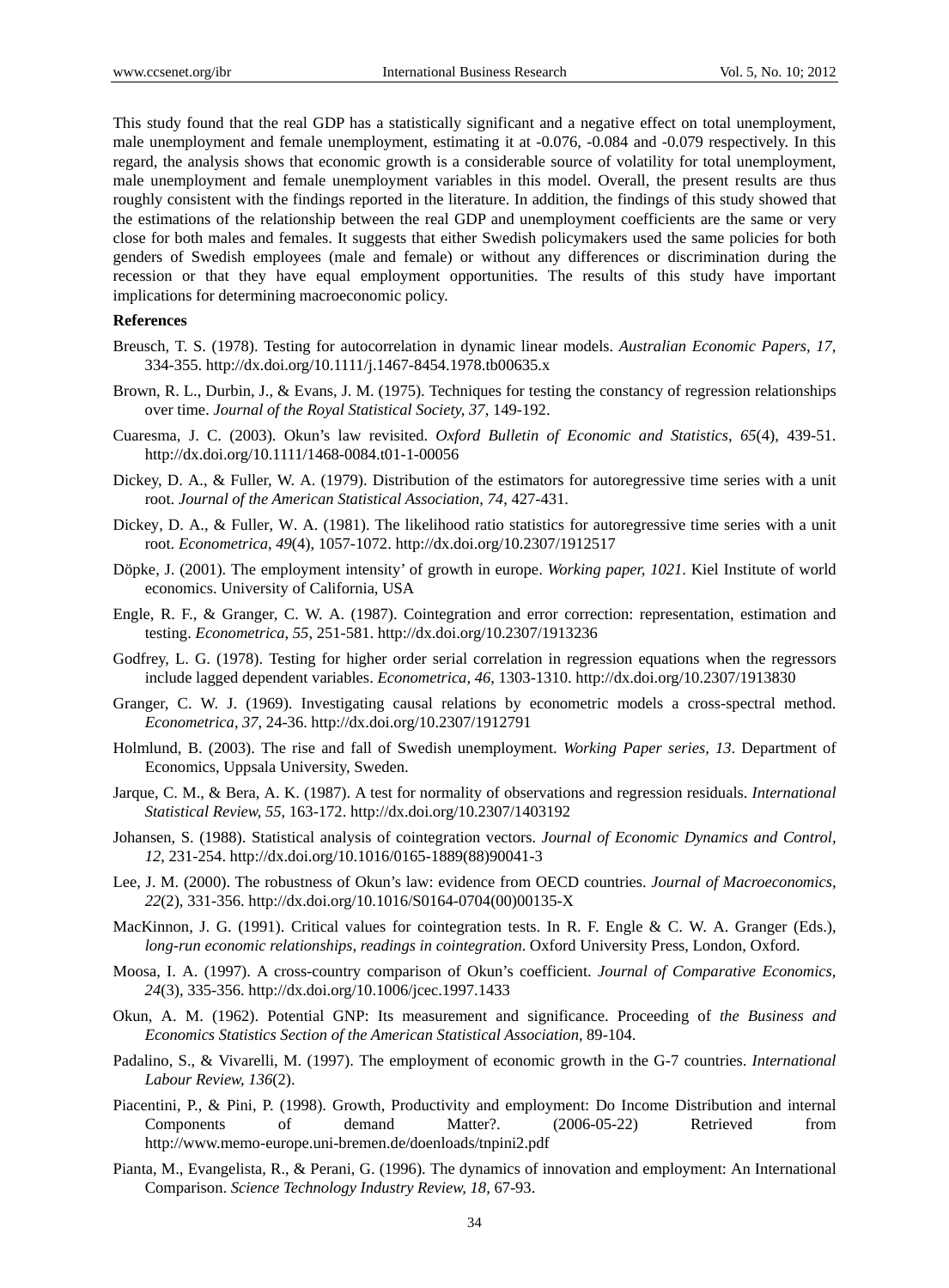- Prachowny, M. F. J. (1993). Okun's Law: Theoretical foundations and revised estimates. *Review of Economics & Statistics*, *75*(2), 331-335. http://dx.doi.org/10.2307/2109440
- Ramsey, J. B. (1969). Test for specification error in classical linear least squares regression analysis. *Journal of the Royal Statistical Society, 31*, 350-371.
- Salman, A. K., & Shukur, G. (2004). Testing for granger causality between industrial output and CPI in the presence of regime shift: Swedish data. *Journal of Economics Studies*, *3*(6), 492-499. http://dx.doi.org/10.1108/01443580410569235
- Schwarz, G. (1978). Estimation the dimension of a model. *Annals of Statistics*, *6*, 461-464. http://dx.doi.org/10.1214/aos/1176344136
- Silvapulle, P., Moosa, I. A., & Silvapulle, J. (2004). Asymmetry in Okuns's law. *Canadian Journal of Economics, 37*(2), 353-74. http://dx.doi.org/10.1111/j.0008-4085.2004.00006.x
- Swedish Statistical Central Office (SCB). (2006 & 2011). Statistical Year of Sweden. *Labour force survey.*
- The organisation for economic co-operation and development (OECD). (2011). [database].
- White, H. (1980). A Hetroskedasticity-Consistent Covariance Matrix Estimator and a Direct Test for Heteroskedastisity. *Econometrica*, *48*, 817-838. http://dx.doi.org/10.2307/1912934
- Zellner, A. (1962). An efficient method of estimating seemingly unrelated regression equations and tests for aggregation bias. *Journal of the American Statistical Association, 57*, 348-368. http://dx.doi.org/10.1080/01621459.1962.10480664

#### **Notes**

Note 1. This study applied the Granger causality test to identify the relationship between the Swedish GDP with total unemployment, female unemployment and male unemployment for the period of study.

Note 2. Using different techniques, Lee (2000), Cuaresma (2003), Silvapulle & others (2004). Investigated asymmetry in Okun's Law.

Note 3. Okun Coefficients vary because the relationship of unemployment to aggregate economic activity governed by laws technology and demographical and society changes. Lee (2000). Another factor that can contribute to variation in the coefficient of unemployment is the hours worked per worker. During economic downturns, the hours of work fall in response to decline in growth. Therefore, firms lay off workers and cut back on overtime.

#### **Appendix A**

Table A1. Results of ADF test for unit root to the GDP

| Null Hypothesis: GDP has a unit root              |           |             |          |
|---------------------------------------------------|-----------|-------------|----------|
| Exogenous: None                                   |           |             |          |
| Lag Length: 0 (Automatic based on SIC, MAXLAG=11) |           |             |          |
|                                                   |           | t-Statistic | $Prob.*$ |
| Augmented Dickey-Fuller test statistic            |           | $-1.911170$ | 0.0539   |
| Test critical values:                             | 1% level  | $-2.593121$ |          |
|                                                   | 5% level  | $-1.944762$ |          |
|                                                   | 10% level | $-1.614204$ |          |

Note: MacKinnon (1996) one-sided p-values.

#### Table A2. ADF test for Unit root total unemployment

| Null Hypothesis: SWUNT has a unit root            |           |             |           |
|---------------------------------------------------|-----------|-------------|-----------|
| Exogenous: Constant, Linear Trend                 |           |             |           |
| Lag Length: 2 (Automatic based on SIC, MAXLAG=11) |           |             |           |
|                                                   |           | t-Statistic | Prob. $*$ |
| Augmented Dickey-Fuller test statistic            |           | $-3.375121$ | 0.0620    |
| Test critical values:                             | 1% level  | $-4.075340$ |           |
|                                                   | 5% level  | $-3.466248$ |           |
|                                                   | 10% level | $-3.159780$ |           |

Note: MacKinnon (1996) one-sided p-values.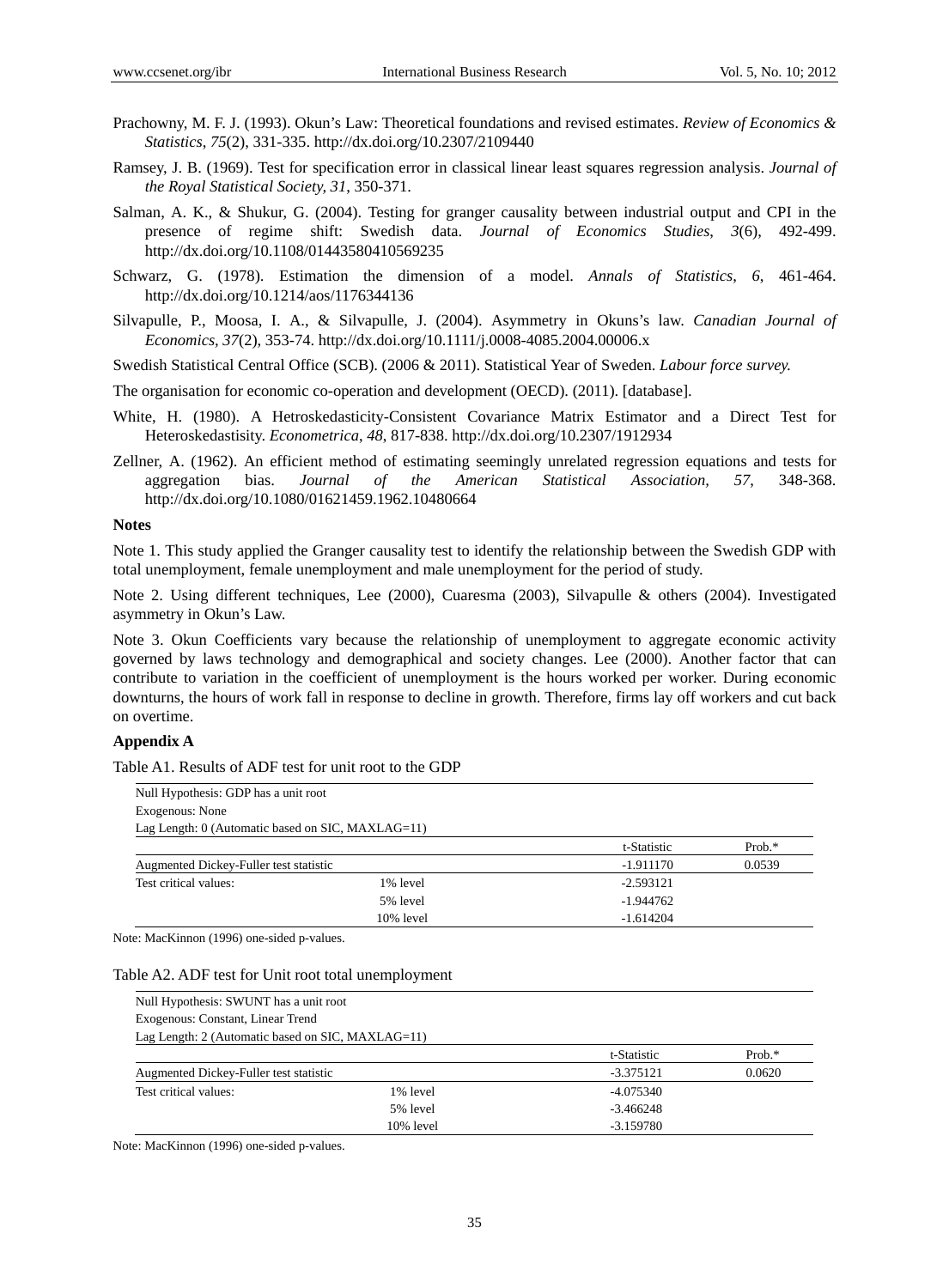### Table A3. Results of ADF test for unit root GDP and male unemployment

| Null Hypothesis: SWUNM has a unit root |  |  |
|----------------------------------------|--|--|
|                                        |  |  |

Exogenous: Constant, Linear Trend Lag Length: 1 (Automatic based on SIC, MAXLAG=11)

|                                        |           | t-Statistic | Prob. $*$ |
|----------------------------------------|-----------|-------------|-----------|
| Augmented Dickey-Fuller test statistic |           | -3.286306   | 0.0758    |
| Test critical values:                  | 1% level  | -4.073859   |           |
|                                        | 5% level  | $-3.465548$ |           |
|                                        | 10% level | $-3.159372$ |           |

Note: MacKinnon (1996) one-sided p-values.

### Table A4. Results of ADF test for unit root GDP and female unemployment

Null Hypothesis: SWUNF has a unit root

Exogenous: Constant, Linear Trend

Lag Length: 2 (Automatic based on SIC, MAXLAG=11)

|                                        |           | t-Statistic | $Prob.*$ |
|----------------------------------------|-----------|-------------|----------|
| Augmented Dickey-Fuller test statistic |           | $-3.004368$ | 0.1375   |
| Test critical values:                  | 1% level  | $-4.075340$ |          |
|                                        | 5% level  | $-3.466248$ |          |
|                                        | 10% level | $-3.159780$ |          |

Note: MacKinnon (1996) one-sided p-values.

# **Appendix B**

### Table B1. The cointegration regression results for total unemployment

Sample(adjusted): 1993:1 2011:2

Included observations: 80 after adjusting endpoints t-statistics in parentheses

| <b>Dependent Variables</b>      |              |              |  |
|---------------------------------|--------------|--------------|--|
| Independent variables           | <b>GDP</b>   | TUn          |  |
| $GDP(t-1)$                      | 0.699678     | $-0.076309$  |  |
|                                 | (5.99413)    | $(-4.43406)$ |  |
| $GDP(t-2)$                      | 0.121202     | 0.038467     |  |
|                                 | (0.81024)    | (1.74416)    |  |
| $GDP(t-3)$                      | $-0.004125$  | 0.018089     |  |
|                                 | $(-0.02711)$ | (0.80631)    |  |
| $GDP(t-4)$                      | $-0.282202$  | $-0.001516$  |  |
|                                 | $(-2.34552)$ | $(-0.08546)$ |  |
| $TUn(t-1)$                      | $-0.339537$  | 1.288171     |  |
|                                 | $(-0.41538)$ | (10.6889)    |  |
| $TUn(t-2)$                      | 0.179097     | $-0.154083$  |  |
|                                 | (0.13418)    | $(-0.78300)$ |  |
| $TUn(t-3)$                      | 0.112342     | $-0.060805$  |  |
|                                 | (0.08457)    | $(-0.31046)$ |  |
| $TUn(t-4)$                      | 0.336124     | $-0.115455$  |  |
|                                 | (0.41480)    | $(-0.96638)$ |  |
| Intercept                       | $-0.874557$  | 0.372134     |  |
|                                 | $(-0.98596)$ | (2.84555)    |  |
| R-squared                       | 0.747097     | 0.980786     |  |
| Adj. R-squared                  | 0.718601     | 0.978621     |  |
| Sum sq. resids                  | 206.8354     | 4.496069     |  |
| S.E. equation                   | 1.706802     | 0.251644     |  |
| F-statistic                     | 26.21752     | 453.0223     |  |
| Log likelihood                  | $-151.5109$  | 1.637844     |  |
| Akaike AIC                      | 4.012773     | 0.184054     |  |
| Schwarz SC                      | 4.280751     | 0.452032     |  |
| Mean dependent                  | 2.263750     | 7.256250     |  |
| S.D. dependent                  | 3.217525     | 1.721042     |  |
| Determinant Residual Covariance |              | 0.136907     |  |
| Log Likelihood                  |              | $-147.4920$  |  |
| Akaike Information Criteria     |              | 4.137299     |  |
| Schwarz Criteria                |              | 4.673255     |  |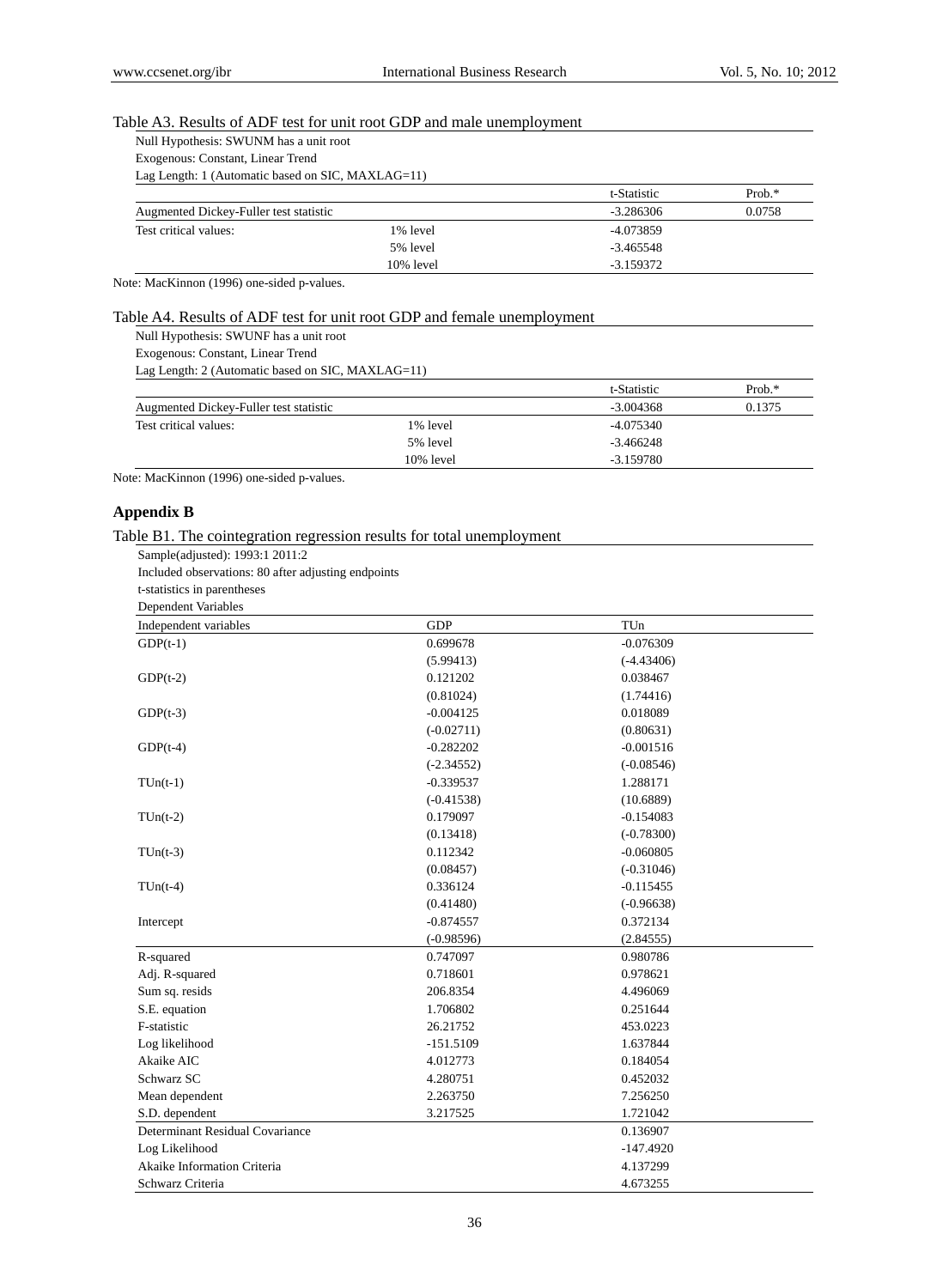# Table B2. The cointegration regression results for male unemployment

Sample(adjusted): 1993:1 2011:2

Included observations: 80 after adjusting endpoints

t-statistics in parentheses

Dependent Variables

| Independent variables           | <b>GDP</b>   | MUn          |
|---------------------------------|--------------|--------------|
| $GDP(t-1)$                      | 0.711753     | $-0.083771$  |
|                                 | (5.90568)    | $(-3.79894)$ |
| $GDP(t-2)$                      | 0.122635     | 0.035719     |
|                                 | (0.81880)    | (1.30343)    |
| $GDP(t-3)$                      | $-0.046658$  | 0.014767     |
|                                 | $(-0.31181)$ | (0.53939)    |
| $GDP(t-4)$                      | $-0.279102$  | $-0.003684$  |
|                                 | $(-2.37154)$ | $(-0.17110)$ |
| $MUn(t-1)$                      | 0.065619     | 1.316795     |
|                                 | (0.09585)    | (10.5128)    |
| $MUn(t-2)$                      | $-0.577123$  | $-0.201438$  |
|                                 | $(-0.50954)$ | $(-0.97204)$ |
| $MUn(t-3)$                      | 0.262779     | $-0.151494$  |
|                                 | (0.23162)    | $(-0.72982)$ |
| $MUn(t-4)$                      | 0.495478     | $-0.009713$  |
|                                 | (0.72364)    | $(-0.07753)$ |
| Intercept                       | $-0.609756$  | 0.457259     |
|                                 | $(-0.72270)$ | (2.96206)    |
| R-squared                       | 0.748009     | 0.977705     |
| Adj. R-squared                  | 0.719616     | 0.975193     |
| Sum sq. resids                  | 206.0892     | 6.899150     |
| S.E. equation                   | 1.703721     | 0.311723     |
| F-statistic                     | 26.34457     | 389.2009     |
| Log likelihood                  | $-151.3664$  | $-15.48994$  |
| Akaike AIC                      | 4.009159     | 0.612249     |
| Schwarz SC                      | 4.277137     | 0.880227     |
| Mean dependent                  | 2.263750     | 7.631250     |
| S.D. dependent                  | 3.217525     | 1.979170     |
| Determinant Residual Covariance |              | 0.197328     |
| Log Likelihood                  |              | $-162.1147$  |
| Akaike Information Criteria     |              | 4.502867     |
| Schwarz Criteria                |              | 5.038823     |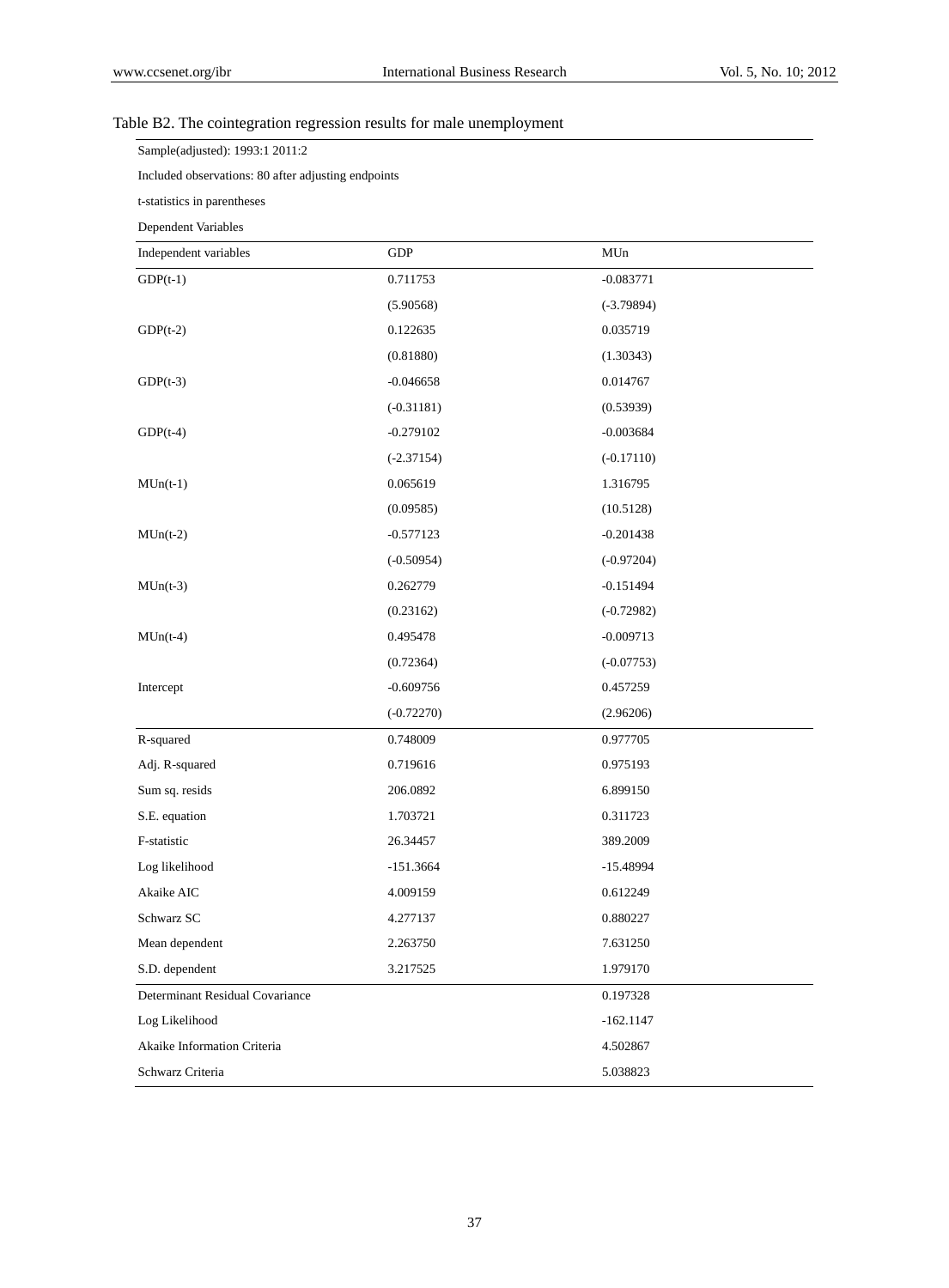# Table B3. The cointegration regression results for female unemployment

Sample(adjusted): 1993:1 2011:2

Included observations: 80 after adjusting endpoints

t-statistics in parentheses

Dependent Variables

| Independent variables           | GDP          | FUn          |
|---------------------------------|--------------|--------------|
| $GDP(t-1)$                      | 0.730644     | $-0.079437$  |
|                                 | (6.46040)    | $(-4.47779)$ |
| $GDP(t-2)$                      | 0.118881     | 0.057498     |
|                                 | (0.78019)    | (2.40563)    |
| $GDP(t-3)$                      | 0.011641     | 0.001624     |
|                                 | (0.07372)    | (0.06558)    |
| $GDP(t-4)$                      | $-0.251198$  | $-0.001560$  |
|                                 | $(-2.07491)$ | $(-0.08217)$ |
| $FUn(t-1)$                      | $-0.546031$  | 1.215346     |
|                                 | $(-0.73038)$ | (10.3638)    |
| $FUn(t-2)$                      | 0.389734     | $-0.082276$  |
|                                 | (0.32990)    | $(-0.44399)$ |
| $FUn(t-3)$                      | 0.965979     | $-0.046736$  |
|                                 | (0.83194)    | $(-0.25660)$ |
| $FUn(t-4)$                      | $-0.517537$  | $-0.126604$  |
|                                 | $(-0.71092)$ | $(-1.10869)$ |
| Intercept                       | $-1.003751$  | 0.350044     |
|                                 | $(-1.17353)$ | (2.60901)    |
| R-squared                       | 0.747745     | 0.974718     |
| Adj. R-squared                  | 0.719322     | 0.971869     |
| Sum sq. resids                  | 206.3053     | 5.076197     |
| S.E. equation                   | 1.704614     | 0.267387     |
| F-statistic                     | 26.30769     | 342.1591     |
| Log likelihood                  | $-151.4083$  | $-3.216508$  |
| Akaike AIC                      | 4.010207     | 0.305413     |
| Schwarz SC                      | 4.278185     | 0.573391     |
| Mean dependent                  | 2.263750     | 6.847500     |
| S.D. dependent                  | 3.217525     | 1.594212     |
| Determinant Residual Covariance |              | 0.162992     |
| Log Likelihood                  |              | $-154.4679$  |
| Akaike Information Criteria     |              | 4.311698     |
| Schwarz Criteria                |              | 4.847654     |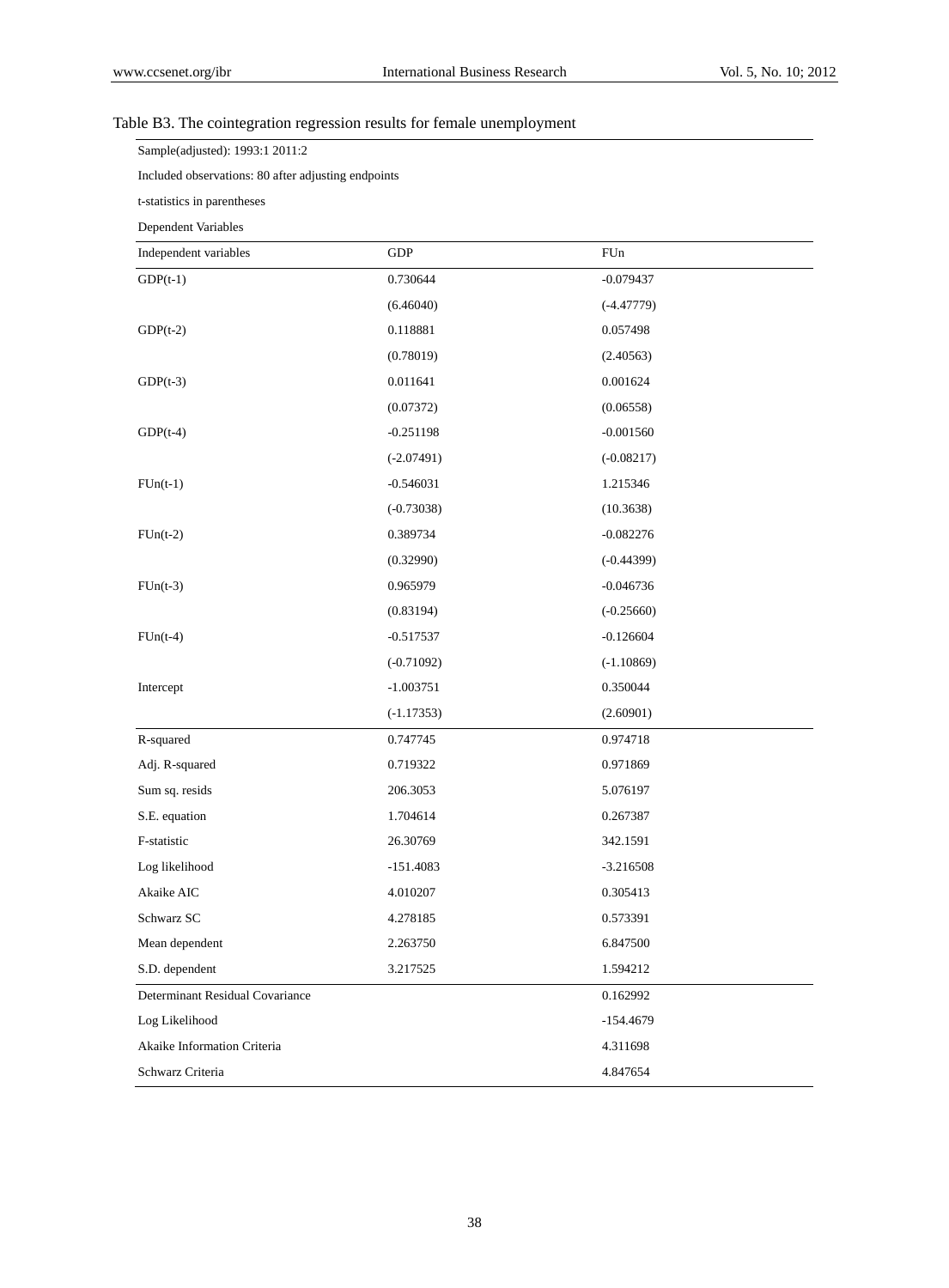# **Appendix C**

Table C1. Johansen's test for cointegration results of diagnostic tests GDP and total unemployment VAR(4) model. Series GDPSW SWUNT

| Lags interval: 1 to 4                    |                                                                                     |                |                       |             |                                                                                                                               |
|------------------------------------------|-------------------------------------------------------------------------------------|----------------|-----------------------|-------------|-------------------------------------------------------------------------------------------------------------------------------|
|                                          | Likelihood                                                                          | 5 Percent      | 1 Percent             |             | Hypothesized                                                                                                                  |
| Eigenvalue                               | Ratio                                                                               | Critical Value | Critical Value        |             | No. of $CE(s)$                                                                                                                |
| 0.174352                                 | 27.80947                                                                            | 15.41          | 20.04                 |             | None **                                                                                                                       |
| 0.148224                                 | 12.67413                                                                            | 3.76           | 6.65                  |             | At most $1$ **                                                                                                                |
|                                          | Note: Johansen's test for cointegration shows that these variables are cointegrated |                |                       |             |                                                                                                                               |
| Granger CAUSALITY TEST                   |                                                                                     |                |                       |             |                                                                                                                               |
| Pairwise Granger Causality Tests         |                                                                                     |                |                       |             |                                                                                                                               |
| Date: 10/16/11 Time: 22:01               |                                                                                     |                |                       |             |                                                                                                                               |
| Sample: 1993:1 2011:2                    |                                                                                     |                |                       |             |                                                                                                                               |
| Lags: 4                                  |                                                                                     |                |                       |             |                                                                                                                               |
| Null Hypothesis:                         |                                                                                     |                | Obs                   | F-Statistic | Probability                                                                                                                   |
| SWUNT does not Granger Cause GDPSW       |                                                                                     |                | 80                    | 2.10061     | 0.08972                                                                                                                       |
| GDPSW does not Granger Cause SWUNT       |                                                                                     |                |                       | 5.34247     | 0.00081                                                                                                                       |
|                                          |                                                                                     |                |                       |             | Note: This means that GDP causes unemployment but not the other way around. Now we check the adequacy of these two equations; |
|                                          | Single Equation regression of Unemployment on GDP                                   |                |                       |             |                                                                                                                               |
|                                          | Dependent Variable: SWUNT (Unemployment)                                            |                |                       |             |                                                                                                                               |
| Method: Least Squares                    |                                                                                     |                |                       |             |                                                                                                                               |
| Date: 10/16/11 Time: 22:48               |                                                                                     |                |                       |             |                                                                                                                               |
| Sample(adjusted): 1993:1 2011:2          |                                                                                     |                |                       |             |                                                                                                                               |
|                                          | Included observations: 80 after adjusting endpoints                                 |                |                       |             |                                                                                                                               |
| Variable                                 | Coefficient                                                                         | Std. Error     |                       | t-Statistic | Prob.                                                                                                                         |
| C                                        | 0.372134                                                                            | 0.130777       |                       | 2.845553    | 0.0058                                                                                                                        |
| $SWUNT(-1)$                              | 1.288171                                                                            | 0.120515       |                       | 10.68885    | 0.0000                                                                                                                        |
| $SWUNT(-2)$                              | $-0.154083$                                                                         | 0.196786       |                       | $-0.782998$ | 0.4362                                                                                                                        |
| $SWUNT(-3)$                              | $-0.060805$                                                                         | 0.195850       |                       | $-0.310464$ | 0.7571                                                                                                                        |
| $SWUNT(-4)$                              | $-0.115455$                                                                         | 0.119471       |                       | $-0.966382$ | 0.3371                                                                                                                        |
| $GDPSW(-1)$                              | $-0.076309$                                                                         | 0.017210       |                       | -4.434061   | 0.0000                                                                                                                        |
| $GDPSW(-2)$                              | 0.038467                                                                            | 0.022055       |                       | 1.744158    | 0.0855                                                                                                                        |
| $GDPSW(-3)$                              | 0.018089                                                                            | 0.022435       |                       | 0.806314    | 0.4228                                                                                                                        |
| $GDPSW(-4)$                              | $-0.001516$                                                                         | 0.017739       |                       | $-0.085459$ | 0.9321                                                                                                                        |
| R-squared                                | 0.980786                                                                            |                | Mean dependent var    |             | 7.256250                                                                                                                      |
| Adjusted R-squared                       | 0.978621                                                                            |                | S.D. dependent var    |             | 1.721042                                                                                                                      |
| S.E. of regression                       | 0.251644                                                                            |                | Akaike info criterion |             | 0.184054                                                                                                                      |
| Sum squared resid                        | 4.496069                                                                            |                | Schwarz criterion     |             | 0.452032                                                                                                                      |
| Log likelihood                           | 1.637844                                                                            | F-statistic    |                       |             | 453.0223                                                                                                                      |
| Durbin-Watson stat                       | 2.017627                                                                            |                | Prob(F-statistic)     |             | 0.000000                                                                                                                      |
|                                          | Breusch-Godfrey Serial Correlation LM Test: 4 lags                                  |                |                       |             |                                                                                                                               |
| F-statistic                              | 1.595776                                                                            | Probability    |                       | 0.185631    |                                                                                                                               |
| $Obs*R$ -squared                         | 6.958665                                                                            | Probability    |                       | 0.138089    |                                                                                                                               |
| The results indicate no autocorrelation. |                                                                                     |                |                       |             |                                                                                                                               |
| White Heteroskedasticity Test:           |                                                                                     |                |                       |             |                                                                                                                               |
| F-statistic                              | 0.766385                                                                            | Probability    |                       | 0.715747    |                                                                                                                               |
| Obs*R-squared                            | 13.03407                                                                            | Probability    |                       | 0.670265    |                                                                                                                               |
| <b>ARCH Test:</b>                        |                                                                                     |                |                       |             |                                                                                                                               |
| F-statistic                              | 2.784343                                                                            | Probability    |                       | 0.099251    |                                                                                                                               |
| Obs*R-squared                            | 2.756970                                                                            | Probability    |                       | 0.096831    |                                                                                                                               |
| <b>RESET</b> test for misspecification   |                                                                                     |                |                       |             |                                                                                                                               |
| Ramsey RESET Test:                       |                                                                                     |                |                       |             |                                                                                                                               |
| F-statistic                              | 1.710377                                                                            | Probability    |                       | 0.157988    |                                                                                                                               |
| Log likelihood ratio                     | 7.778271                                                                            | Probability    |                       | 0.100047    |                                                                                                                               |
|                                          |                                                                                     |                |                       |             |                                                                                                                               |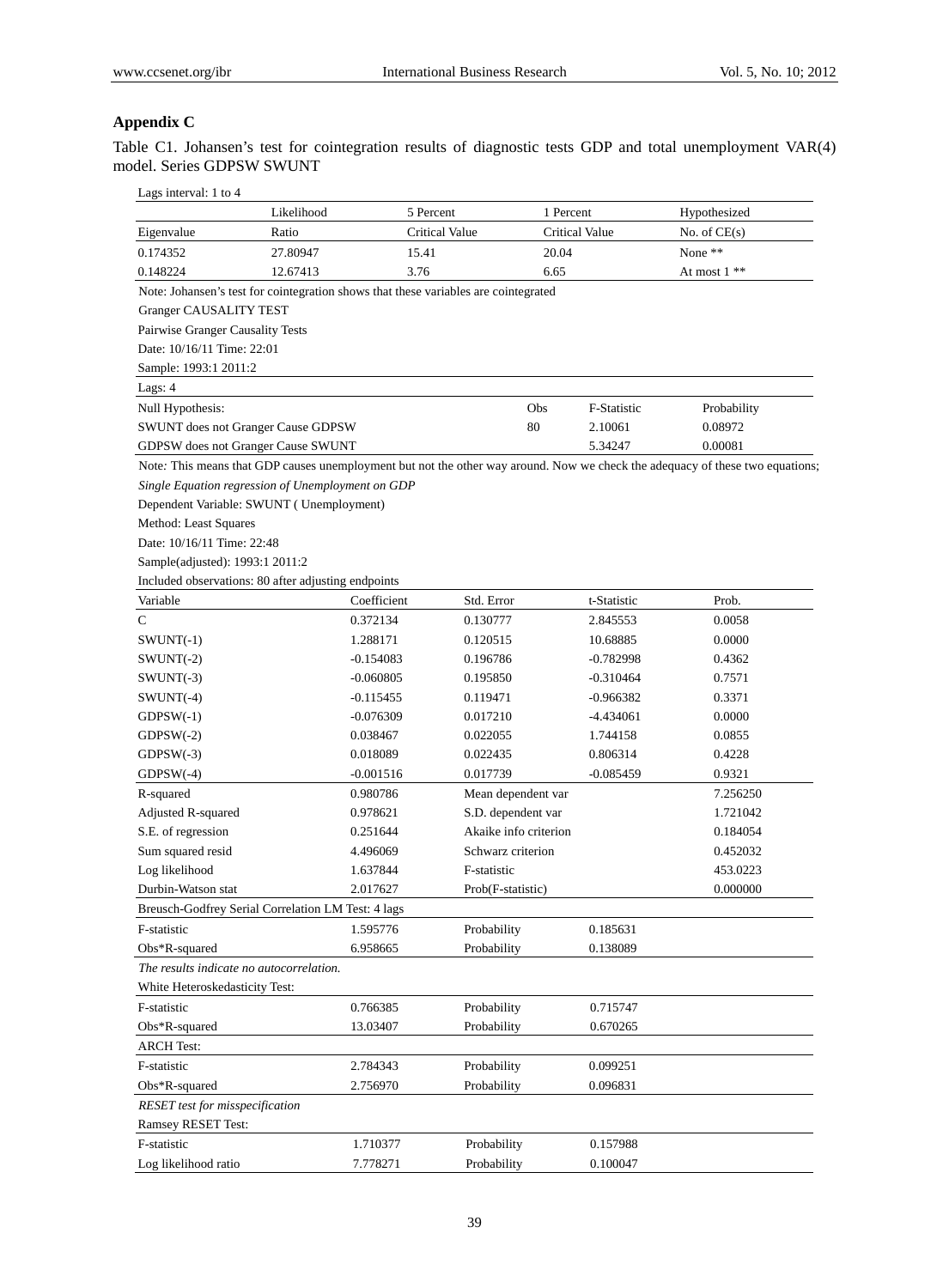1.2

### *Tests for parameter stability that show stable parameters*







# *Single Equation regression of GDP on Unemployment*

Dependent Variable: GDPSW ( Swedish GDP) Method: Least Squares Date: 10/16/11 Time: 22:52 Sample(adjusted): 1993:1 2011:2 Included observations: 80 after adjusting endpoints

| Variable                                    | Coefficient | Std. Error            | t-Statistic | Prob.    |
|---------------------------------------------|-------------|-----------------------|-------------|----------|
| $\mathcal{C}$                               | $-0.874557$ | 0.887010              | $-0.985961$ | 0.3275   |
| $SWUNT(-1)$                                 | $-0.339537$ | 0.817407              | $-0.415384$ | 0.6791   |
| $SWUNT(-2)$                                 | 0.179097    | 1.334723              | 0.134183    | 0.8936   |
| $SWUNT(-3)$                                 | 0.112342    | 1.328375              | 0.084571    | 0.9328   |
| $SWUNT(-4)$                                 | 0.336124    | 0.810325              | 0.414802    | 0.6795   |
| $GDPSW(-1)$                                 | 0.699678    | 0.116727              | 5.994130    | 0.0000   |
| $GDPSW(-2)$                                 | 0.121202    | 0.149589              | 0.810235    | 0.4205   |
| $GDPSW(-3)$                                 | $-0.004125$ | 0.152166              | $-0.027112$ | 0.9784   |
| $GDPSW(-4)$                                 | $-0.282202$ | 0.120315              | $-2.345524$ | 0.0218   |
| R-squared                                   | 0.747097    | Mean dependent var    |             | 2.263750 |
| Adjusted R-squared                          | 0.718601    | S.D. dependent var    |             | 3.217525 |
| S.E. of regression                          | 1.706802    | Akaike info criterion |             | 4.012773 |
| Sum squared resid                           | 206.8354    | Schwarz criterion     |             | 4.280751 |
| Log likelihood                              | $-151.5109$ | F-statistic           |             | 26.21752 |
| Durbin-Watson stat                          | 1.911781    | Prob(F-statistic)     |             | 0.000000 |
| Breusch-Godfrey Serial Correlation LM Test: |             |                       |             |          |
| F-statistic                                 | 1.073418    | Probability           | 0.376662    |          |
| $Obs*R$ -squared                            | 4.818010    | Probability           | 0.306486    |          |
| White Heteroskedasticity Test:              |             |                       |             |          |
| F-statistic                                 | 1.186083    | Probability           | 0.303717    |          |
| $Obs*R$ -squared                            | 18.51958    | Probability           | 0.294361    |          |
| <b>ARCH</b> Test:                           |             |                       |             |          |
| F-statistic                                 | 6.114025    | Probability           | 0.015616    |          |
| Obs*R-squared                               | 5.811390    | Probability           | 0.015923    |          |
| <b>Ramsey RESET Test:</b>                   |             |                       |             |          |
| F-statistic                                 | 1.071543    | Probability           | 0.377577    |          |
| Log likelihood ratio                        | 4.960779    | Probability           | 0.291345    |          |







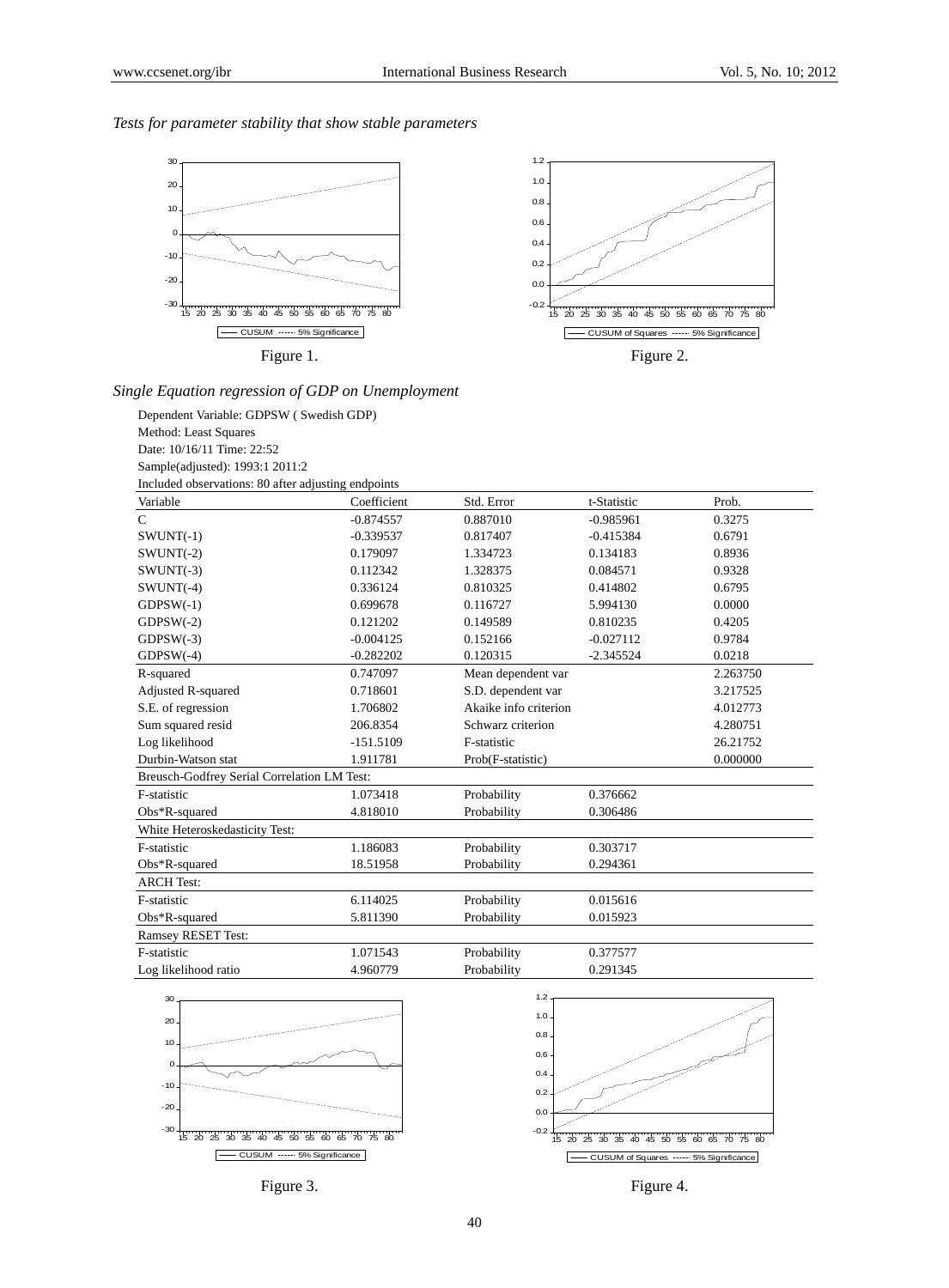|                            |  |  |  |  | Table C2. Johansen's test for cointegration results of diagnostic tests GDP and male unemployment VAR(4) |  |
|----------------------------|--|--|--|--|----------------------------------------------------------------------------------------------------------|--|
| model. Series GDPSW SWUNM  |  |  |  |  |                                                                                                          |  |
| I ags interval: $1$ to $4$ |  |  |  |  |                                                                                                          |  |

| Lags interval: 1 to 4                                                               |            |                       |                       |                       |             |                |  |
|-------------------------------------------------------------------------------------|------------|-----------------------|-----------------------|-----------------------|-------------|----------------|--|
|                                                                                     | Likelihood | 5 Percent             |                       | 1 Percent             |             | Hypothesized   |  |
| Eigenvalue                                                                          | Ratio      | <b>Critical Value</b> |                       | <b>Critical Value</b> |             | No. of $CE(s)$ |  |
| 0.190247                                                                            | 29.02685   | 15.41                 |                       | 20.04                 |             | None **        |  |
| 0.144785                                                                            | 12.35583   | 3.76                  |                       | 6.65                  |             | At most 1 **   |  |
| Note: Johansen's test for cointegration shows that these variables are cointegrated |            |                       |                       |                       |             |                |  |
| Pairwise Granger Causality Tests                                                    |            |                       |                       |                       |             |                |  |
| Date: 10/16/11 Time: 22:21                                                          |            |                       |                       |                       |             |                |  |
| Sample: 1993:1 2011:2                                                               |            |                       |                       |                       |             |                |  |
| Lags: 4                                                                             |            |                       |                       |                       |             |                |  |
| Null Hypothesis:                                                                    |            |                       |                       | Obs                   | F-Statistic | Probability    |  |
| SWUNM does not Granger Cause GDPSW                                                  |            |                       |                       | 80                    | 2.17248     | 0.08081        |  |
| GDPSW does not Granger Cause SWUNM                                                  |            |                       |                       |                       | 3.84429     | 0.00695        |  |
| Single Equation regression of Unemployment on GDP                                   |            |                       |                       |                       |             |                |  |
| Dependent Variable: SWUNM                                                           |            |                       |                       |                       |             |                |  |
| Method: Least Squares                                                               |            |                       |                       |                       |             |                |  |
| Date: 10/16/11 Time: 22:55                                                          |            |                       |                       |                       |             |                |  |
| Sample(adjusted): 1993:1 2011:2                                                     |            |                       |                       |                       |             |                |  |
| Included observations: 80 after adjusting endpoints                                 |            |                       |                       |                       |             |                |  |
| Variable                                                                            |            | Coefficient           | Std. Error            |                       | t-Statistic | Prob.          |  |
| $\mathsf{C}$                                                                        |            | 0.457259              | 0.154372              |                       | 2.962062    | 0.0042         |  |
| $2.$ SWUNM $(-1)$                                                                   |            | 1.316795              | 0.125257              |                       | 10.51278    | 0.0000         |  |
| $SWUNM(-2)$                                                                         |            | $-0.201438$           | 0.207232              |                       | $-0.972042$ | 0.3343         |  |
| $SWUNM(-3)$                                                                         |            | $-0.151494$           | 0.207576              |                       | $-0.729824$ | 0.4679         |  |
| $SWUNM(-4)$                                                                         |            | $-0.009713$           | 0.125277              |                       | $-0.077534$ | 0.9384         |  |
| $1.GDPSW(-1)$                                                                       |            | $-0.083771$           | 0.022051              |                       | -3.798936   | 0.0003         |  |
| $GDPSW(-2)$                                                                         |            | 0.035719              | 0.027404              |                       | 1.303435    | 0.1966         |  |
| $GDPSW(-3)$                                                                         |            | 0.014767              | 0.027378              |                       | 0.539387    | 0.5913         |  |
| $GDPSW(-4)$                                                                         |            | $-0.003684$           | 0.021533              |                       | $-0.171097$ | 0.8646         |  |
| R-squared                                                                           |            | 0.977705              | Mean dependent var    |                       |             | 7.631250       |  |
| Adjusted R-squared                                                                  |            | 0.975193              | S.D. dependent var    |                       |             | 1.979170       |  |
| S.E. of regression                                                                  |            | 0.311723              | Akaike info criterion |                       |             | 0.612249       |  |
| Sum squared resid                                                                   |            | 6.899150              | Schwarz criterion     |                       |             | 0.880227       |  |
| Log likelihood                                                                      |            | $-15.48994$           | F-statistic           |                       |             | 389.2009       |  |
| Durbin-Watson stat                                                                  |            | 2.008343              | Prob(F-statistic)     |                       |             | 0.000000       |  |
| Breusch-Godfrey Serial Correlation LM Test:                                         |            |                       |                       |                       |             |                |  |
| F-statistic                                                                         |            | 2.483113              | Probability           |                       | 0.051899    |                |  |
| $Obs*R$ -squared                                                                    |            | 10.32849              | Probability           |                       | 0.035243    |                |  |
| White Heteroskedasticity Test:                                                      |            |                       |                       |                       |             |                |  |
| F-statistic                                                                         |            | 0.808586              | Probability           |                       | 0.670873    |                |  |
| Obs*R-squared                                                                       |            | 13.62952              | Probability           |                       | 0.626292    |                |  |
| <b>ARCH Test:</b>                                                                   |            |                       |                       |                       |             |                |  |
| F-statistic                                                                         |            | 1.823159              | Probability           |                       | 0.180893    |                |  |
| Obs*R-squared                                                                       |            | 1.827249              | Probability           |                       | 0.176453    |                |  |
| Ramsey RESET Test:                                                                  |            |                       |                       |                       |             |                |  |
| F-statistic                                                                         |            | 1.150586              | Probability           |                       | 0.340567    |                |  |
| Log likelihood ratio                                                                |            | 5.314817              | Probability           |                       | 0.256493    |                |  |
|                                                                                     |            |                       |                       |                       |             |                |  |





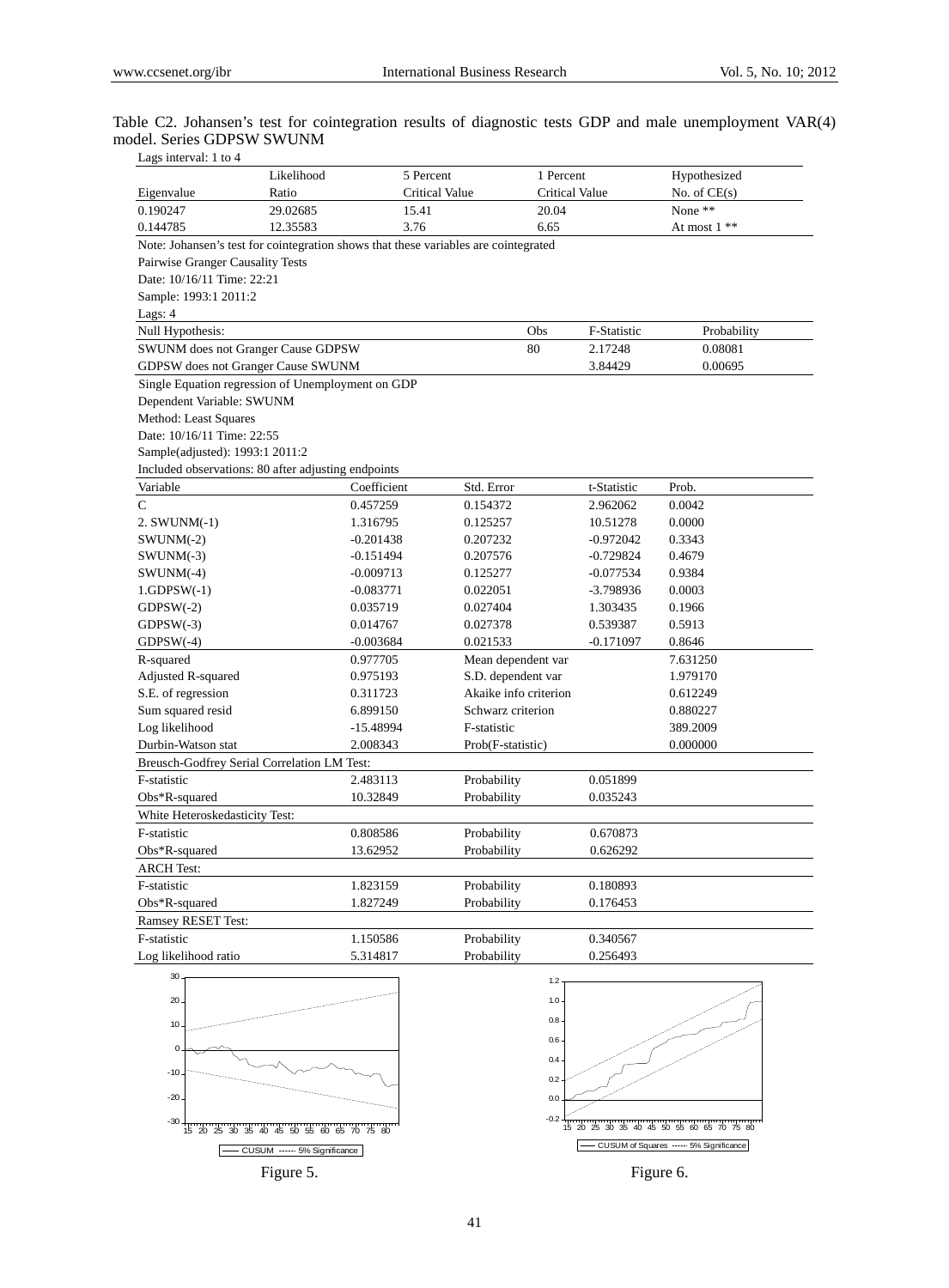# *Single Equation regression of GDP on Unemployment*

| Dependent Variable: GDPSW                           |
|-----------------------------------------------------|
| Method: Least Squares                               |
| Date: 10/16/11 Time: 22:58                          |
| Sample(adjusted): 1993:1 2011:2                     |
| Included observations: 80 after adjusting endpoints |

| Variable                                    | Coefficient | Std. Error            | t-Statistic | Prob.    |
|---------------------------------------------|-------------|-----------------------|-------------|----------|
| $\mathsf{C}$                                | $-0.609756$ | 0.843719              | $-0.722700$ | 0.4722   |
| $SWUNM(-1)$                                 | 0.065619    | 0.684590              | 0.095851    | 0.9239   |
| $SWUNM(-2)$                                 | $-0.577123$ | 1.132626              | $-0.509545$ | 0.6120   |
| $SWUNM(-3)$                                 | 0.262779    | 1.134507              | 0.231624    | 0.8175   |
| $SWUNM(-4)$                                 | 0.495478    | 0.684702              | 0.723640    | 0.4717   |
| $GDPSW(-1)$                                 | 0.711753    | 0.120520              | 5.905682    | 0.0000   |
| $GDPSW(-2)$                                 | 0.122635    | 0.149774              | 0.818798    | 0.4156   |
| $GDPSW(-3)$                                 | $-0.046658$ | 0.149635              | $-0.311810$ | 0.7561   |
| $GDPSW(-4)$                                 | $-0.279102$ | 0.117688              | $-2.371538$ | 0.0204   |
| R-squared                                   | 0.748009    | Mean dependent var    |             | 2.263750 |
| <b>Adjusted R-squared</b>                   | 0.719616    | S.D. dependent var    |             | 3.217525 |
| S.E. of regression                          | 1.703721    | Akaike info criterion |             | 4.009159 |
| Sum squared resid                           | 206.0892    | Schwarz criterion     |             | 4.277137 |
| Log likelihood                              | $-151.3664$ | F-statistic           |             | 26.34457 |
| Durbin-Watson stat                          | 1.900164    | Prob(F-statistic)     |             | 0.000000 |
| Breusch-Godfrey Serial Correlation LM Test: |             |                       |             |          |
| F-statistic                                 | 2.365223    | Probability           | 0.128574    |          |
| $Obs*R$ -squared                            | 2.614762    | Probability           | 0.105873    |          |
| Breusch-Godfrey Serial Correlation LM Test: |             |                       |             |          |
| F-statistic                                 | 0.991559    | Probability           | 0.418310    |          |
| $Obs*R$ -squared                            | 4.471126    | Probability           | 0.345985    |          |



Figure 7.

| White Heteroskedasticity Test: |          |             |          |
|--------------------------------|----------|-------------|----------|
| F-statistic                    | 0.977010 | Probability | 0.491726 |
| $Obs*R$ -squared               | 15.90409 | Probability | 0.459675 |
| <b>ARCH Test:</b>              |          |             |          |
| F-statistic                    | 4.767382 | Probability | 0.032050 |
| $Obs*R$ -squared               | 4.606032 | Probability | 0.031860 |
| <b>Ramsey RESET Test:</b>      |          |             |          |
| F-statistic                    | 1.220334 | Probability | 0.310504 |
| Log likelihood ratio           | 5.625921 | Probability | 0.228881 |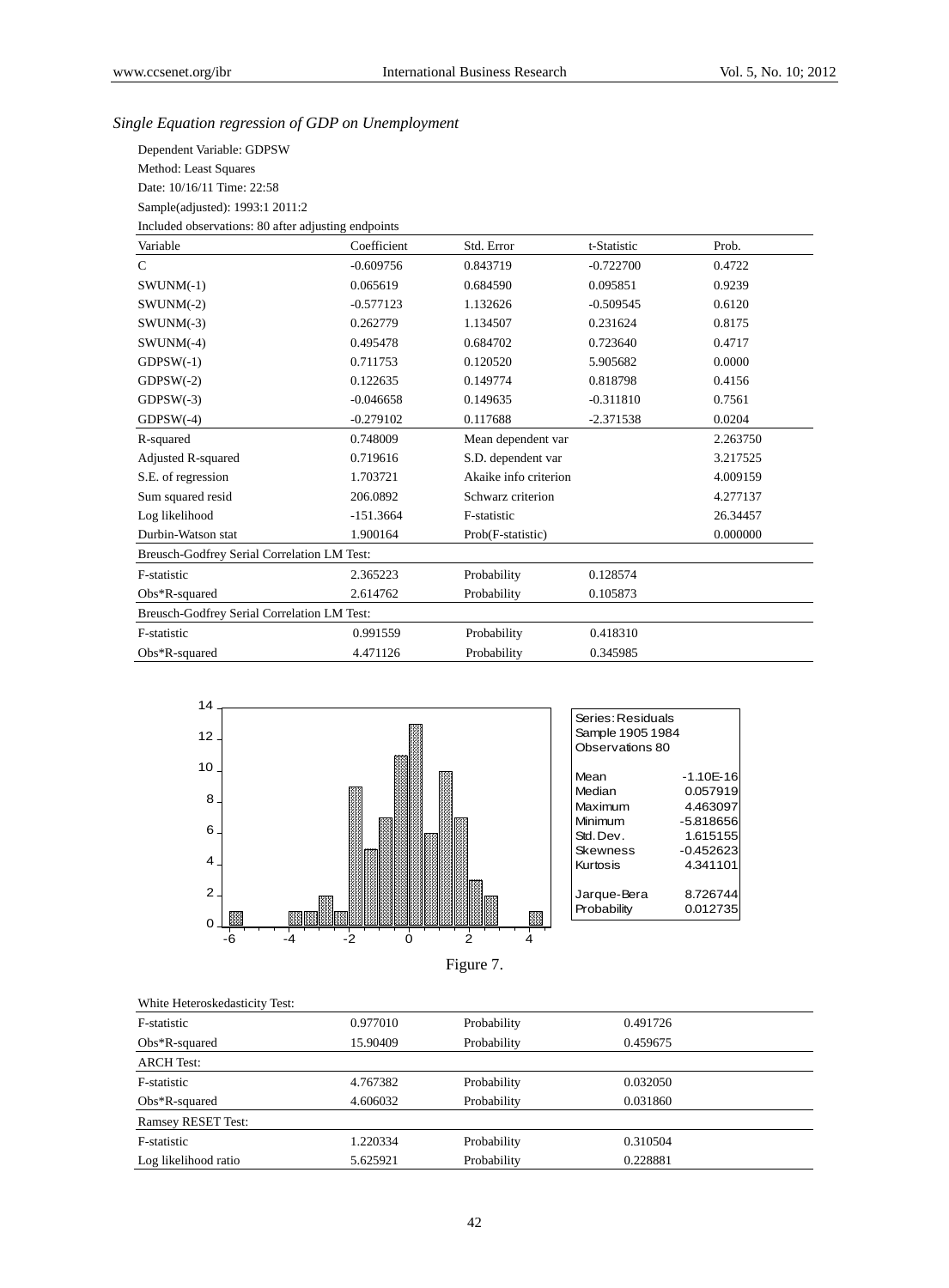

Table C3. Johansen's test for cointegration results of diagnostic tests GDP and female unemployment VAR(4) model

| Cointegration tests. Series GDPSW SWUNF |  |  |
|-----------------------------------------|--|--|
|                                         |  |  |

| Lags interval: 1 to 4            |                                                                                      |                       |                       |                       |             |                |
|----------------------------------|--------------------------------------------------------------------------------------|-----------------------|-----------------------|-----------------------|-------------|----------------|
|                                  | Likelihood                                                                           | 5 Percent             |                       | 1 Percent             |             | Hypothesized   |
| Eigenvalue                       | Ratio                                                                                | <b>Critical Value</b> |                       | <b>Critical Value</b> |             | No. of $CE(s)$ |
| 0.174233                         | 24.56101                                                                             | 15.41                 |                       | 20.04                 |             | None **        |
| 0.112597                         | 9.437009                                                                             | 3.76                  |                       | 6.65                  |             | At most 1 **   |
|                                  | Note: Johansen's test for cointegration shows that these variables are cointegrated. |                       |                       |                       |             |                |
| Pairwise Granger Causality Tests |                                                                                      |                       |                       |                       |             |                |
| Date: 10/16/11 Time: 22:40       |                                                                                      |                       |                       |                       |             |                |
| Sample: 1993:1 2011:2            |                                                                                      |                       |                       |                       |             |                |
| Lags: 4                          |                                                                                      |                       |                       |                       |             |                |
| Null Hypothesis:                 |                                                                                      |                       |                       | Obs                   | F-Statistic | Probability    |
|                                  | SWUNF does not Granger Cause GDPSW                                                   |                       |                       | 80                    | 2.15162     | 0.08330        |
|                                  | GDPSW does not Granger Cause SWUNF                                                   |                       |                       |                       | 5.28517     | 0.00088        |
|                                  | Single Equation regression of Unemployment on GDP                                    |                       |                       |                       |             |                |
| Dependent Variable: SWUNF        |                                                                                      |                       |                       |                       |             |                |
| Method: Least Squares            |                                                                                      |                       |                       |                       |             |                |
| Date: 10/16/11 Time: 22:42       |                                                                                      |                       |                       |                       |             |                |
| Sample(adjusted): 1993:1 2011:2  |                                                                                      |                       |                       |                       |             |                |
|                                  | Included observations: 80 after adjusting endpoints                                  |                       |                       |                       |             |                |
| Variable                         |                                                                                      | Coefficient           | Std. Error            |                       | t-Statistic | Prob.          |
| $\mathsf{C}$                     |                                                                                      | 0.350044              | 0.134167              |                       | 2.609011    | 0.0111         |
| $SWUNF(-1)$                      |                                                                                      | 1.215346              | 0.117268              |                       | 10.36381    | 0.0000         |
| $SWUNF(-2)$                      |                                                                                      | $-0.082276$           | 0.185312              |                       | $-0.443989$ | 0.6584         |
| $SWUNF(-3)$                      |                                                                                      | $-0.046736$           | 0.182134              |                       | $-0.256600$ | 0.7982         |
| $SWUNF(-4)$                      |                                                                                      | $-0.126604$           | 0.114192              |                       | $-1.108693$ | 0.2713         |
| $GDPSW(-1)$                      |                                                                                      | $-0.079437$           | 0.017740              |                       | $-4.477785$ | 0.0000         |
| $GDPSW(-2)$                      |                                                                                      | 0.057498              | 0.023902              |                       | 2.405626    | 0.0188         |
| $GDPSW(-3)$                      |                                                                                      | 0.001624              | 0.024769              |                       | 0.065581    | 0.9479         |
| $GDPSW(-4)$                      |                                                                                      | $-0.001560$           | 0.018990              |                       | $-0.082168$ | 0.9347         |
| R-squared                        |                                                                                      | 0.974718              | Mean dependent var    |                       |             | 6.847500       |
| Adjusted R-squared               |                                                                                      | 0.971869              | S.D. dependent var    |                       |             | 1.594212       |
| S.E. of regression               |                                                                                      | 0.267387              | Akaike info criterion |                       |             | 0.305413       |
| Sum squared resid                |                                                                                      | 5.076197              | Schwarz criterion     |                       |             | 0.573391       |
| Log likelihood                   |                                                                                      | $-3.216508$           | F-statistic           |                       |             | 342.1591       |
| Durbin-Watson stat               |                                                                                      | 2.011162              | Prob(F-statistic)     |                       |             | 0.000000       |
|                                  | Breusch-Godfrey Serial Correlation LM Test:                                          |                       |                       |                       |             |                |
| F-statistic                      |                                                                                      | 0.127933              | Probability           |                       | 0.721661    |                |
| Obs*R-squared                    |                                                                                      | 0.145942              | Probability           |                       | 0.702444    |                |
|                                  | Breusch-Godfrey Serial Correlation LM Test:                                          |                       |                       |                       |             |                |
| F-statistic                      |                                                                                      | 0.763870              | Probability           |                       | 0.552492    |                |
| Obs*R-squared                    |                                                                                      | 3.489211              | Probability           |                       | 0.479521    |                |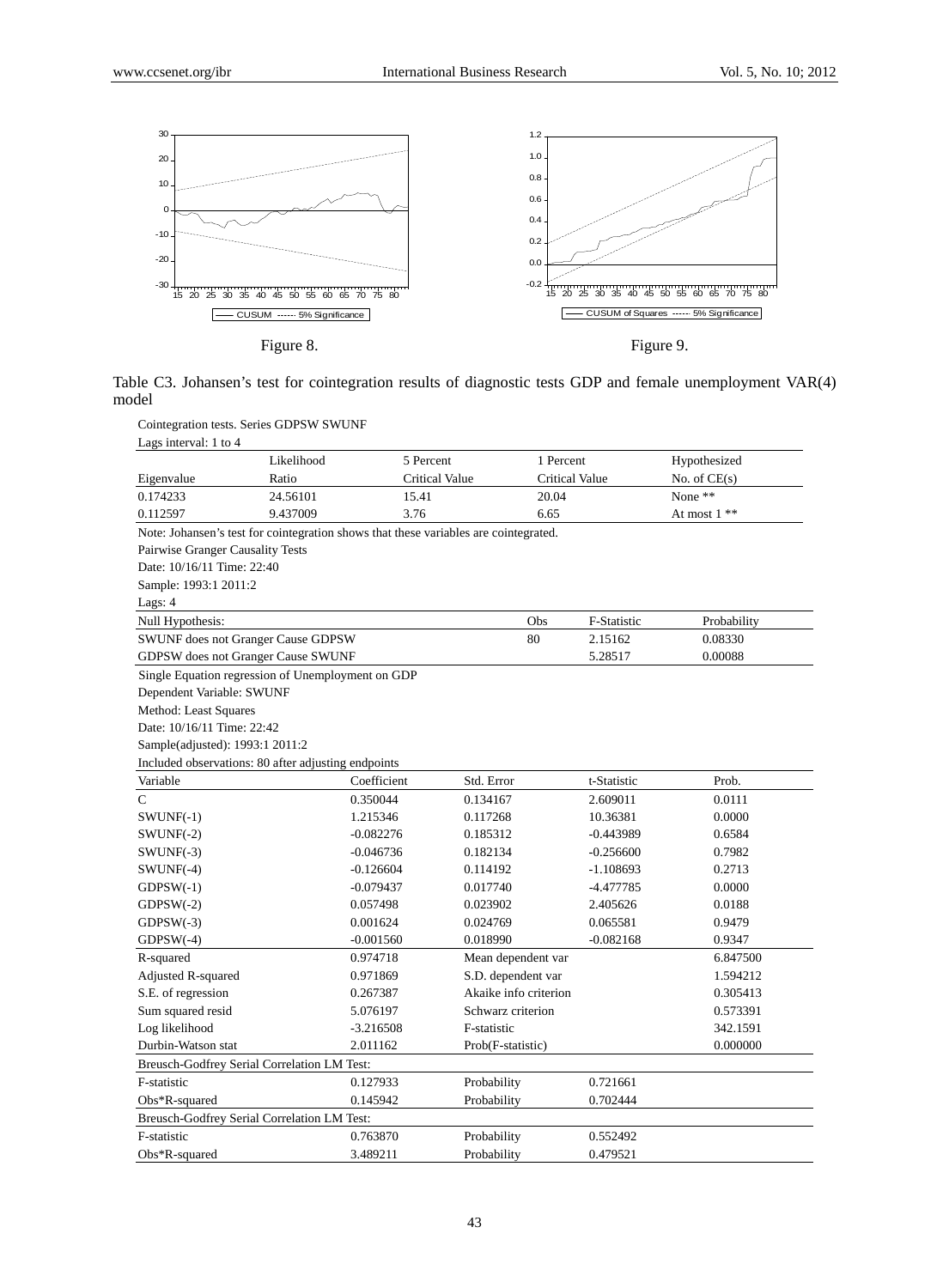| White Heteroskedasticity Test: |          |             |          |
|--------------------------------|----------|-------------|----------|
| F-statistic                    | 0.913998 | Probability | 0.557433 |
| $Obs*R$ -squared               | 15.07160 | Probability | 0.519401 |
| ARCH Test:                     |          |             |          |
| F-statistic                    | 0.126084 | Probability | 0.723498 |
| $Obs*R$ -squared               | 0.129148 | Probability | 0.719317 |
| <b>Ramsey RESET Test:</b>      |          |             |          |
| F-statistic                    | 0.437374 | Probability | 0.781146 |
| Log likelihood ratio           | 2.062145 | Probability | 0.724330 |





*Single Equation regression of GDP on Unemployment* 

Dependent Variable: GDPSW Method: Least Squares Date: 10/16/11 Time: 22:45 Sample(adjusted): 1993:1 2011:2 Included observations: 80 after adjusting endpoints

| mended observations. 60 and adjusting endponits<br>Variable | Coefficient | Std. Error            | t-Statistic | Prob.    |
|-------------------------------------------------------------|-------------|-----------------------|-------------|----------|
| $\mathsf{C}$                                                | $-1.003751$ | 0.855327              | $-1.173529$ | 0.2445   |
| $SWUNF(-1)$                                                 | $-0.546031$ | 0.747596              | $-0.730383$ | 0.4676   |
| $SWUNF(-2)$                                                 | 0.389734    | 1.181378              | 0.329898    | 0.7424   |
| $SWUNF(-3)$                                                 | 0.965979    | 1.161119              | 0.831938    | 0.4082   |
| $SWUNF(-4)$                                                 | $-0.517537$ | 0.727982              | $-0.710920$ | 0.4795   |
| $GDPSW(-1)$                                                 | 0.730644    | 0.113096              | 6.460399    | 0.0000   |
| $GDPSW(-2)$                                                 | 0.118881    | 0.152375              | 0.780192    | 0.4379   |
| $GDPSW(-3)$                                                 | 0.011641    | 0.157906              | 0.073720    | 0.9414   |
| $GDPSW(-4)$                                                 | $-0.251198$ | 0.121064              | $-2.074912$ | 0.0416   |
| R-squared                                                   | 0.747745    | Mean dependent var    |             | 2.263750 |
| <b>Adjusted R-squared</b>                                   | 0.719322    | S.D. dependent var    |             | 3.217525 |
| S.E. of regression                                          | 1.704614    | Akaike info criterion |             | 4.010207 |
| Sum squared resid                                           | 206.3053    | Schwarz criterion     |             | 4.278185 |
| Log likelihood                                              | $-151.4083$ | F-statistic           |             | 26.30769 |
| Durbin-Watson stat                                          | 1.907445    | Prob(F-statistic)     |             | 0.000000 |
| Breusch-Godfrey Serial Correlation LM Test:                 |             |                       |             |          |
| F-statistic                                                 | 1.625030    | Probability           | 0.206607    |          |
| Obs*R-squared                                               | 1.815042    | Probability           | 0.177905    |          |
| Breusch-Godfrey Serial Correlation LM Test:                 |             |                       |             |          |
| F-statistic                                                 | 1.183255    | Probability           | 0.326190    |          |
| $Obs*R$ -squared                                            | 5.278484    | Probability           | 0.259898    |          |
| White Heteroskedasticity Test:                              |             |                       |             |          |
| F-statistic                                                 | 1.415529    | Probability           |             | 0.163750 |
| $Obs*R$ -squared                                            | 21.15481    | Probability           |             | 0.172636 |
|                                                             |             |                       |             |          |
| <b>ARCH</b> Test:                                           |             |                       |             |          |
| F-statistic                                                 | 6.527494    | Probability           | 0.012594    |          |
| $Obs*R$ -squared                                            | 6.173680    | Probability           | 0.012966    |          |
| <b>Ramsey RESET Test:</b>                                   |             |                       |             |          |
| F-statistic                                                 | 0.919027    | Probability           | 0.458154    |          |
| Log likelihood ratio                                        | 4.273196    | Probability           | 0.370294    |          |
|                                                             |             |                       |             |          |